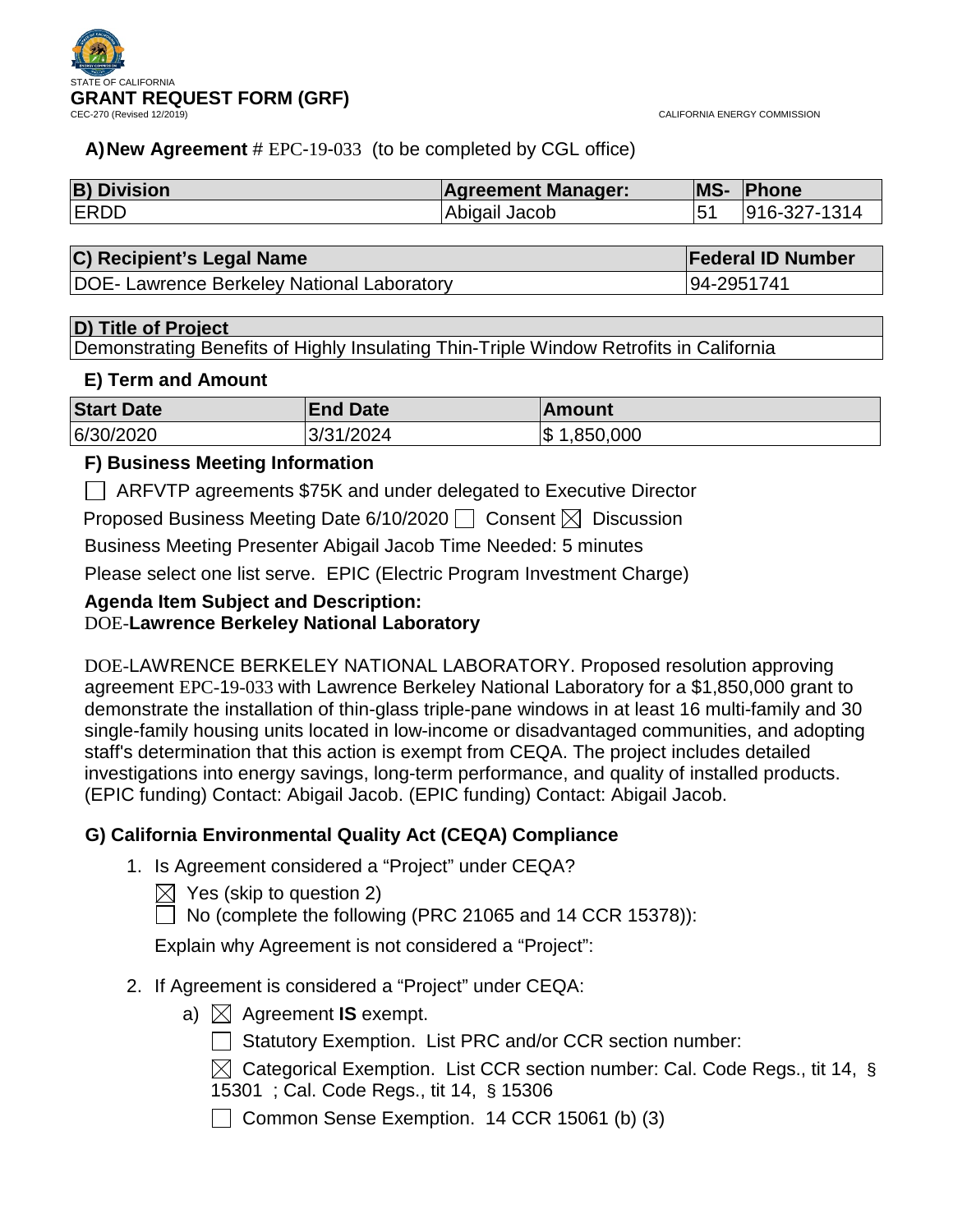

CALIFORNIA ENERGY COMMISSION

Explain reason why Agreement is exempt under the above section: The activities funded by this agreement are exempt under Cal. Code Regs., tit. 14, & sect; 15301 because they involve minor energy efficiency retrofit alterations to existing apartment buildings and single family homes. The retrofits involve no expansion of existing use, with interior/exterior alterations to improve building performance.

The activities funded by this agreement are exempt under Cal. Code Regs., tit. 14, & sect; 15306 because the purpose of installing thin-glass triple-pane windows system in private homes and apartments is to monitor and analyze the thermal performance and electricity consumption of the apartment units' and single family homes' HVAC and the efficiency of the window solutions. The project is strictly for information gathering purposes and involves basic data collection with no serious or major disturbance to an environmental resource.

b) Agreement **IS NOT** exempt. (consult with the legal office to determine next steps)

Check all that apply

 $\Box$  Initial Study

 $\Box$  Negative Declaration

**Nitigated Negative Declaration** 

- Environmental Impact Report
- Statement of Overriding Considerations

# **H) List all subcontractors (major and minor) and equipment vendors:** (attach additional sheets as necessary)

| <b>Legal Company Name:</b>           | <b>Budget</b> |
|--------------------------------------|---------------|
| TRC Engineers, Inc.                  | \$630,498     |
| <b>Stephen Selkowitz Consultants</b> | \$50,000      |
|                                      |               |
|                                      |               |
|                                      | Œ             |
|                                      | æ             |
|                                      |               |
|                                      | Œ             |
|                                      |               |
|                                      | œ             |

# **I) List all key partners: (attach additional sheets as necessary)**

# **Legal Company Name:**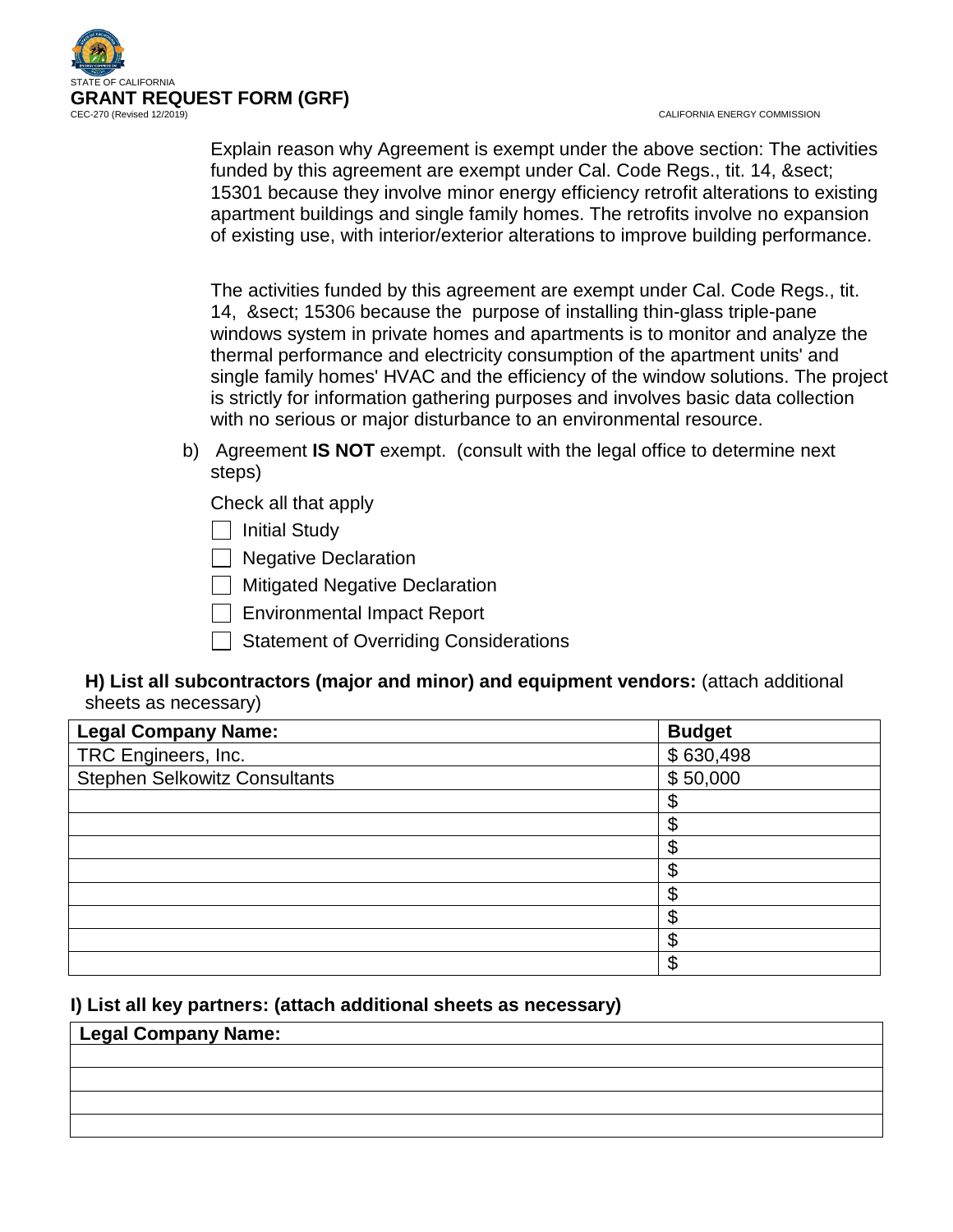

CALIFORNIA ENERGY COMMISSION

# **J) Budget Information**

| <b>Funding Source</b> | <b>Funding Year of</b><br>Appropriation | <b>Budget List</b><br><b>Number</b> | <b>Amount</b> |
|-----------------------|-----------------------------------------|-------------------------------------|---------------|
| <b>EPIC</b>           | $18 - 19$                               | 301.001F                            | \$1,850,000   |
|                       |                                         |                                     |               |
|                       |                                         |                                     |               |
|                       |                                         |                                     |               |
|                       |                                         |                                     |               |
|                       |                                         |                                     |               |

R&D Program Area: EERO: Buildings TOTAL: \$1,850,000

Explanation for "Other" selection

Reimbursement Contract #: Federal Agreement #:

# **K) Recipient's Contact Information**

## **1. Recipient's Administrator/Officer**

Name: Joanna Santoro Address: 1 Cyclotron Rd, MS 64-0240A City, State, Zip: Berkeley, CA 94720-0001 Phone: 510-486-6824 E-Mail: jlsantoro@lbl.gov

# **2. Recipient's Project Manager**

Name: Christian Kohler Address: 1 Cyclotron Rd, MS 90R400 City, State, Zip: Berkeley, CA 94720-8099 Phone: 510-486 - 5040 E-Mail: CJKohler@lbl.gov

# **L) Selection Process Used**

- $\boxtimes$  Competitive Solicitation Solicitation #: GFO-19-307
- First Come First Served Solicitation Solicitation #:

**\_\_\_\_\_\_\_\_\_\_\_\_\_\_\_\_\_\_\_\_\_\_\_\_\_\_\_ \_\_\_\_\_\_\_\_\_\_\_\_\_\_**

## **M) The following items should be attached to this GRF**

- 1. Exhibit A, Scope of Work Attached
- 2. Exhibit B, Budget Detail Attached
- 3. CEC 105, Questionnaire for Identifying Conflicts **Attached**
- 4. Recipient Resolution **N/A** N/A Attached
- 5. CEQA Documentation  $\Box$  N/A  $\Box$  Attached

**Agreement Manager Date** 

**\_\_\_\_\_\_\_\_\_\_\_\_\_\_\_\_\_\_\_\_\_\_\_\_\_\_\_ \_\_\_\_\_\_\_\_\_\_\_\_\_\_**

**\_\_\_\_\_\_\_\_\_\_\_\_\_\_\_\_\_\_\_\_\_\_\_\_\_\_\_ \_\_\_\_\_\_\_\_\_\_\_\_\_\_ Office Manager Date** 

**Deputy Director Date**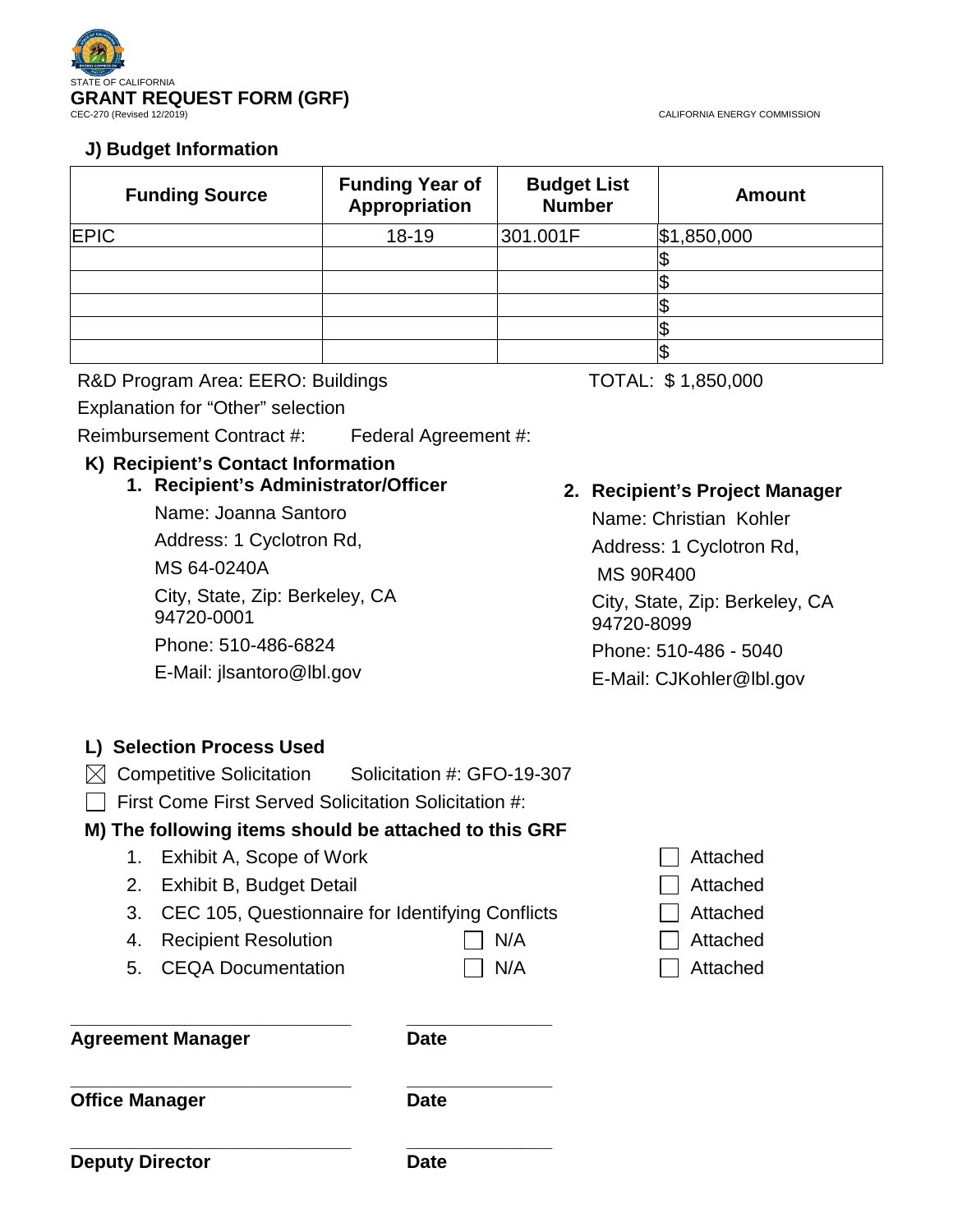## **I. TASK ACRONYM/TERM LISTS**

## **A. Task List[1](#page-3-0)**

| Task #        | CPR <sup>2</sup> | <b>Task Name</b>                                                |
|---------------|------------------|-----------------------------------------------------------------|
|               |                  | <b>General Project Tasks</b>                                    |
| $\mathcal{P}$ | X                | Field Demonstration: Single-Family                              |
| 3             | X                | <b>Field Demonstration: Multi-Family</b>                        |
| 4             |                  | Structural Limits of Thin-Glass IGU Configurations              |
| 5             |                  | Market Characterization and Commercialization Pathways Analysis |
| 6             |                  | Measurement and Verification                                    |
|               |                  | Thermal Performance and Quality Evaluation                      |
| 8             |                  | <b>Evaluation of Project Benefits</b>                           |
| 9             |                  | Technology/Knowledge Transfer Activities                        |

## **B. Acronym/Term List**

| <b>Acronym/Term</b> | <b>Meaning</b>                                                |
|---------------------|---------------------------------------------------------------|
| <b>ACEEE</b>        | American Council for an Energy Efficient Economy              |
| <b>CAM</b>          | <b>Commission Agreement Manager</b>                           |
| CAO                 | <b>Commission Agreement Officer</b>                           |
| <b>CBECC-res</b>    | California Building Energy Code Compliance- residential       |
| <b>CPR</b>          | <b>Critical Project Review</b>                                |
| CPD number          | <b>Certified Product Directory number</b>                     |
| <b>HVAC</b>         | Heating Ventilating and Air Conditioning                      |
| <b>IGU</b>          | Insulating glass unit                                         |
| <b>IPMVP</b>        | International Performance Measurement & Verification Protocol |
| M&V                 | <b>Measurement &amp; Verification</b>                         |
| <b>MF</b>           | Multi-family                                                  |
| <b>NFRC</b>         | <b>National Fenestration Rating Council</b>                   |
| <b>SF</b>           | Single-family                                                 |
| <b>SHGC</b>         | <b>Solar Heat Gain Coefficient</b>                            |
| <b>TAC</b>          | <b>Technical Advisory Committee</b>                           |
| U-factor            | <b>Thermal transmittance</b>                                  |

<span id="page-3-0"></span> $\frac{1}{1}$ <sup>1</sup>Production Readiness Plan Task is not applicable in this proposal. The products utilized in the demonstrations are TRL 8 and the manufacturing pathway has already been developed by our manufacturing partner. All tasks to support development of lower TRL versions of the technology are intended to define the need for and the limits of the technology, and not the development of the technology itself.

<span id="page-3-1"></span> $2$  Please see subtask 1.3 in Part III of the Scope of Work (General Project Tasks) for a description of Critical Project Review (CPR) Meetings.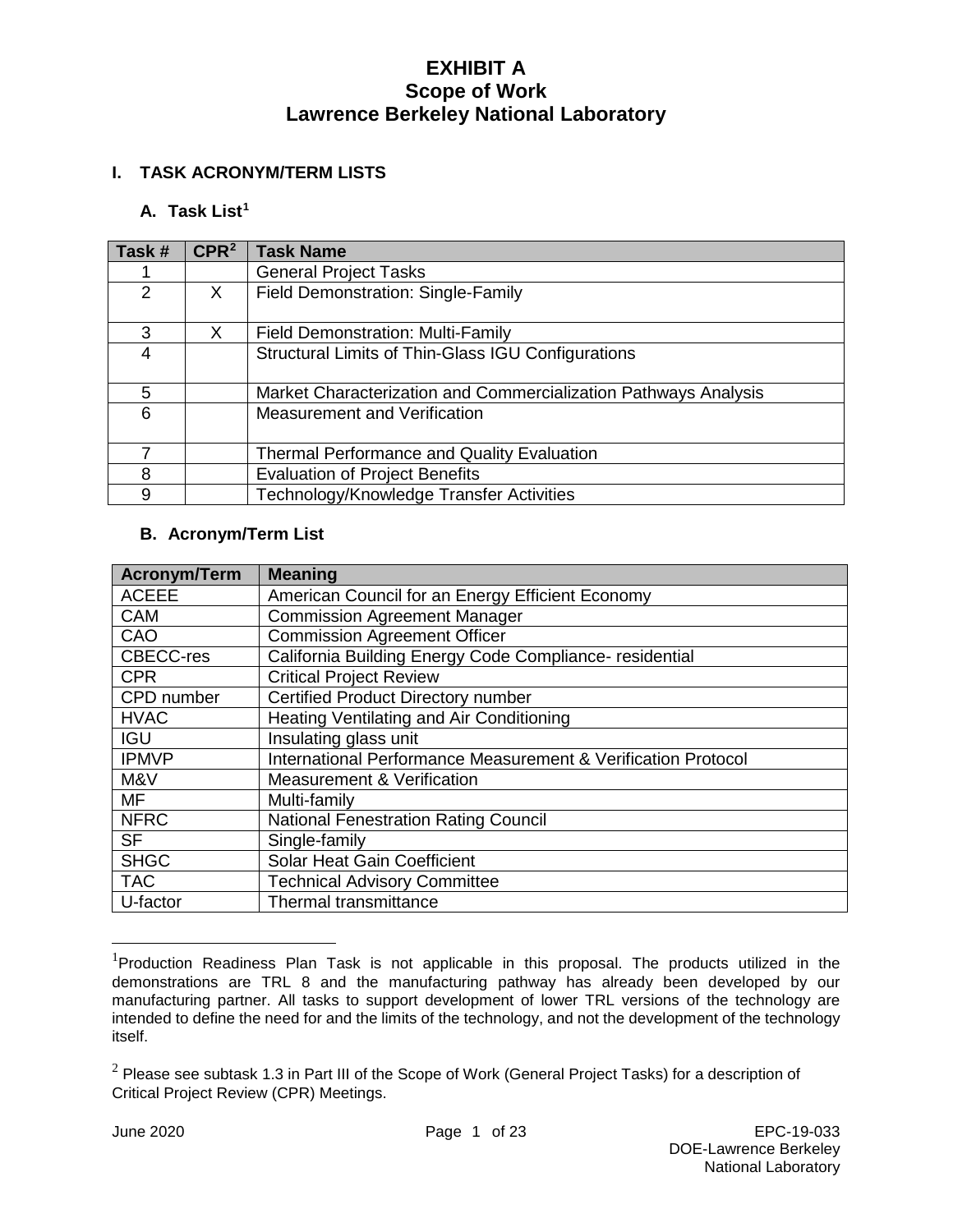Vt **Visible transmittance** 

## **II. PURPOSE OF AGREEMENT, PROBLEM/SOLUTION STATEMENT, AND GOALS AND OBJECTIVES**

## **A. Purpose of Agreement**

The purpose of this Agreement is to demonstrate thin-glass triple-pane windows through installations in multi-family and single family housing units, including detailed investigations into energy savings, long-term performance, and quality of installed products. A market characterization will be performed to identify market barriers and opportunities, outline future technology advancements necessary, and support the development of future codes and programmatic approaches in California.

## **B. Problem/ Solution Statement**

## **Problem**

Windows continue to be the lowest thermally performing envelope system in California buildings, typically constituting around 7% of the envelope surface area but accounting for nearly half of the heat transfer. The large discrepancy in thermal performance between windows and opaque walls results in poor overall envelope performance and creates potential occupant health and comfort issues. Current California best practice for new window performance is met by double-pane, low-

solar gain glazing with U-Factor ≤ 0.30 Btu/h⋅ft<sup>2</sup>⋅°F and SHGC  $\leq$  0.25. High performance triplepane windows with U-factor=0.20 Btu/h-ft<sup>2</sup>.°F have been available since the early 1980's, but adoption is <1% due to high cost, increased weight, and difficult installation due to increased width.

#### **Solution**

The thin-glass triple-pane technology to be used in this demonstration offers the performance benefits of traditional triple-pane without the typical disadvantages, such as capital and installation costs. The installation of thin-glass triple windows is easier than regular triple-glazed windows because of the reduced weight. The reduced weight and width eliminate the redesign and retooling for window frames, that would normally be required for regular (thicker and heavier) triple glazed windows. This project hopes to make the incremental costs of thin-glass, triple-pane windows competitive with alternative building envelope solutions and eliminate construction and cost barriers to widespread adoption of this technology.

## **C. Goals and Objectives of the Agreement**

#### **Agreement Goals**

The goal of this Agreement is to demonstrate that thin-glass triple-pane windows offer the performance and cost benefits required to overcome the historical barriers to mass-market adoption of high-performance windows. Specific goals of this Agreement include to:

- Demonstrate and achieve the targeted performance of thin-glass triple-pane fenestration systems indicated in Table 1 for low-rise multi-family and single-family applications in disadvantaged or low-income communities.
- Demonstrate best-in-class design and installation practices through quality verification.
- Measure building energy savings and provide supporting data to California Code of Regulations Title 24, Part 6 energy modeling assumptions.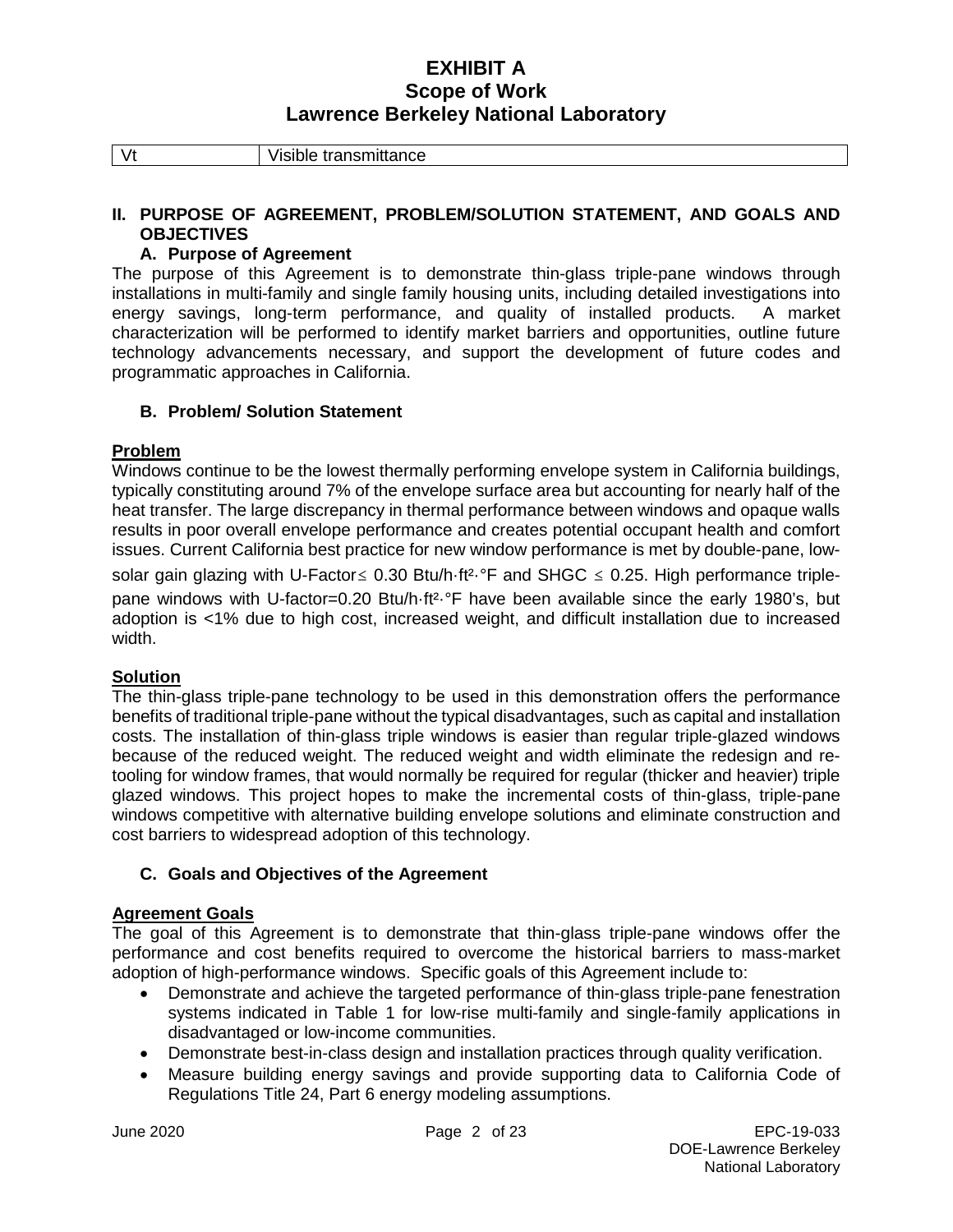| <b>Performance</b>          | l able 1. Target Performance Metrics<br><b>Baseline</b> |                      | <b>Evaluation</b>              |
|-----------------------------|---------------------------------------------------------|----------------------|--------------------------------|
|                             |                                                         | <b>Target</b>        |                                |
| <b>Metric</b>               | <b>Performance</b>                                      | <b>Performance</b>   | <b>Method</b>                  |
| Installed cost of windows   | $$350 - $600$                                           | $$450 - $650$        | Costs estimates verified after |
| to be retrofitted           | per window                                              | per window           | installation.                  |
| R-Value                     | Sliding: 3.4                                            | Sliding: 5.0         | NFRC certification. CPD        |
| (h·ft²·°F/ Btu)             | <b>Fixed: 3.8</b>                                       | <b>Fixed: 5.3</b>    | numbers provided.              |
| U-Factor                    | Sliding: 0.30                                           | <b>Sliding: 0.20</b> | NFRC certification. CPD        |
| (Btu/h-ft <sup>2</sup> ·°F) | Fixed: 0.28                                             | Fixed: 0.19          | numbers provided.              |
| Solar Heat Gain             | <b>Sliding: 0.23</b>                                    | <b>Sliding: 0.20</b> | NFRC certification. CPD        |
| Coefficient (SHGC)          | Fixed: 0.25                                             | Fixed: 0.20          | numbers provided.              |
| Visible Light               | <b>Sliding: 0.54</b>                                    | Sliding: 0.44        | NFRC certification. CPD        |
| Transmittance $(V_T)$       | Fixed: 0.57                                             | Fixed: 0.44          | numbers provided.              |

## T**able 1. Target Performance Metrics**

Ratepayer Benefits:<sup>[3](#page-5-0)</sup> This Agreement will result in ratepayer benefits of lower energy bills, greater resilience under conditions where power fails by maintaining habitable indoor conditions longer, improved thermal comfort and health indoors by reducing condensation risk, heat/cold stress, and reducing air-infiltration, and potential downsizing of HVAC equipment when replaced or updated; thus reducing peak loads seen by the utility.

High thermal performance windows, such as thin triple, reduce combined heating and cooling energy consumption of typical single-family homes and multi-family buildings in California. HVAC energy savings estimates are 7%-10% compared to the current code standard double low-e argon filled windows. Utilities should see lower demand from existing buildings, which will make it easier to accommodate new local development without investment in expensive new infrastructure. Overall, this should result in greater electricity reliability and lower costs on both the end use side as well as the generation side, either on site or centrally.

Technological Advancement and Breakthroughs:<sup>[4](#page-5-1)</sup> This Agreement will lead to technological advancement and breakthroughs to overcome barriers to the achievement of the State of California's statutory energy goals by demonstrating the ability of builders and remodelers to deliver high-performance window solutions at incremental costs competitive with other building envelope solutions (such as high-performance walls and attics), facilitating their use as a costcompetitive solution to reduce energy use in California homes. The thin-glass triple-pane configuration utilized for this demonstration project delivers the same thermal performance benefits to homeowners as traditional triple-pane windows without requiring the window manufacturer to redesign the framing system, thus reducing cost and risk to the manufacturers while delivering a lower overall cost to the homeowner.

<span id="page-5-0"></span> $3$  California Public Resources Code, Section 25711.5(a) requires projects funded by the Electric Program Investment Charge (EPIC) to result in ratepayer benefits. The California Public Utilities Commission, which established the EPIC in 2011, defines ratepayer benefits as greater reliability, lower costs, and increased safety (See CPUC "Phase 2" Decision 12-05-037 at page 19, May 24, 2012, [http://docs.cpuc.ca.gov/PublishedDocs/WORD\\_PDF/FINAL\\_DECISION/167664.PDF\)](about:blank).

<span id="page-5-1"></span> $4$  California Public Resources Code, Section 25711.5(a) also requires EPIC-funded projects to lead to technological advancement and breakthroughs to overcome barriers that prevent the achievement of the state's statutory and energy goals.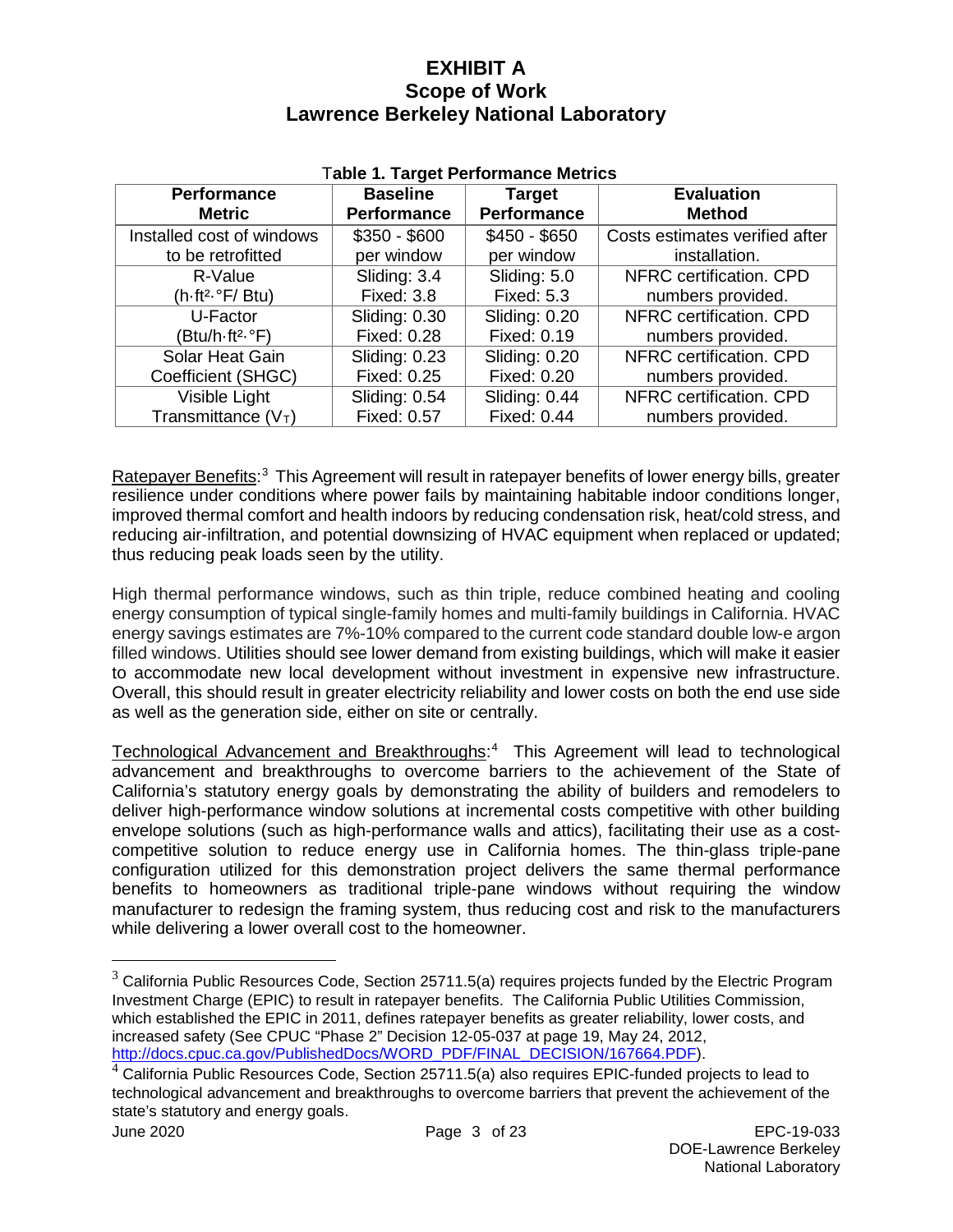These efforts will help the State of California meet many of its energy goals as outlined in the following statutes: AB 32 (2006), AB 327 (2013), AB 1637 (2016), AB 2868 (2016), SB X1-2 (2011), AB 2514 (2010), SB 350 (2015), AB 1477 (2018), and the California Energy Code.

## **Agreement Objectives**

The objectives of this Agreement are to:

- Determine the current and future California market potential for high-performance windows.
- Outline the technology advancements required to reach R-10 window performance goal.
- Report measured energy savings of thin-triple glazing in multi-family and single-family homes when compared to the windows they replaced.
- Validate thermal performance (U-factor) and simulated annual energy performance of thinglass triple-pane windows.
- Quantify occupant comfort and perception of thin-triple windows.
- Define structural serviceability limits of thin-glass insulating glazing unit (IGU) constructions, including short-term loading, long-term loading, and natural frequency of vibration.
- Define capital and energy cost savings when compared to other envelope measures
- Engage manufacturing partner(s) to deploy high performance thin triple pane windows

## **III. TASK 1 GENERAL PROJECT TASKS**

## **PRODUCTS**

## **Subtask 1.1 Products**

The goal of this subtask is to establish the requirements for submitting project products (e.g., reports, summaries, plans, and presentation materials). Unless otherwise specified by the Commission Agreement Manager (CAM), the Recipient must deliver products as required below by the dates listed in the **Project Schedule (Part V).** Products that require a draft version are indicated by marking **"(draft and final)"** after the product name in the "Products" section of the task/subtask. If "(draft and final)" does not appear after the product name, only a final version of the product is required. With respect to due dates within this Scope of Work, **"days"** means working days.

## **The Recipient shall:**

For products that require a draft version, including the Final Report Outline and Final Report

- Submit all draft products to the CAM for review and comment in accordance with the Project Schedule (Part V). The CAM will provide written comments to the Recipient on the draft product within 15 days of receipt, unless otherwise specified in the task/subtask for which the product is required.
- Consider incorporating all CAM comments into the final product. If the Recipient disagrees with any comment, provide a written response explaining why the comment was not incorporated into the final product.
- Submit the revised product and responses to comments within 10 days of notice by the CAM, unless the CAM specifies a longer time period, or approves a request for additional time.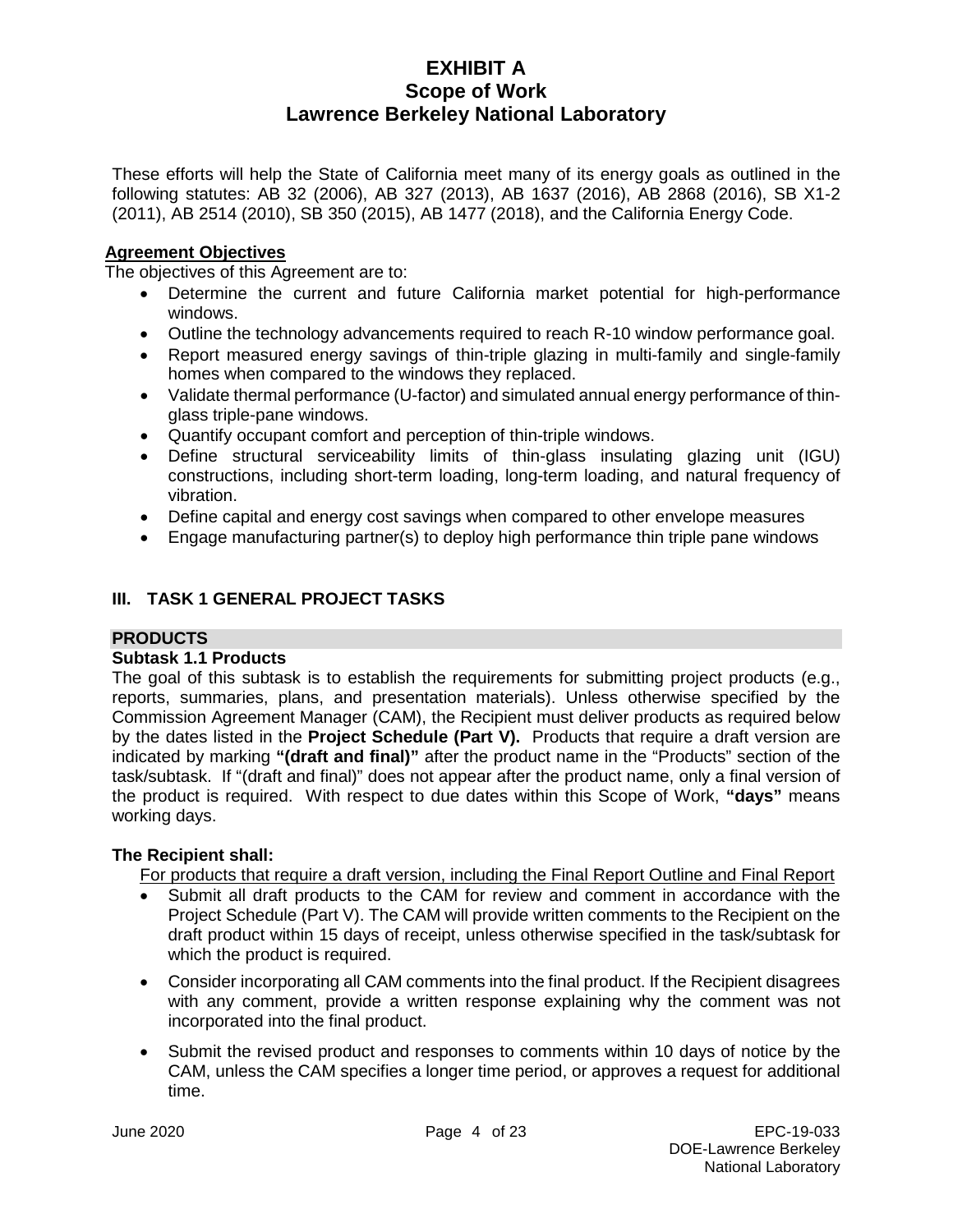For products that require a final version only

• Submit the product to the CAM for acceptance. The CAM may request minor revisions or explanations prior to acceptance.

## For all products

• Submit all data and documents required as products in accordance with the following Instructions for Submitting Electronic Files and Developing Software:

## o **Electronic File Format**

▪ Submit all data and documents required as products under this Agreement in an electronic file format that is fully editable and compatible with the Energy Commission's software and Microsoft (MS)-operating computing platforms, or with any other format approved by the CAM. Deliver an electronic copy of the full text of any Agreement data and documents in a format specified by the CAM, such as memory stick or CD-ROM.

The following describes the accepted formats for electronic data and documents provided to the Energy Commission as products under this Agreement, and establishes the software versions that will be required to review and approve all software products:

- Data sets will be in MS Access or MS Excel file format (version 2007 or later), or any other format approved by the CAM.
- Text documents will be in MS Word file format, version 2007 or later.
- Documents intended for public distribution will be in PDF file format.
- The Recipient must also provide the native Microsoft file format.
- Project management documents will be in Microsoft Project file format, version 2007 or later.

## o **Software Application Development**

Use the following standard Application Architecture components in compatible versions for any software application development required by this Agreement (e.g., databases, models, modeling tools), unless the CAM approves other software applications such as open source programs:

- Microsoft ASP.NET framework (version 3.5 and up). Recommend 4.0.
- Microsoft Internet Information Services (IIS), (version 6 and up) Recommend 7.5.
- Visual Studio.NET (version 2008 and up). Recommend 2010.
- C# Programming Language with Presentation (UI), Business Object and Data Layers.
- SQL (Structured Query Language).
- Microsoft SQL Server 2008, Stored Procedures. Recommend 2008 R2.
- Microsoft SQL Reporting Services. Recommend 2008 R2.
- XML (external interfaces).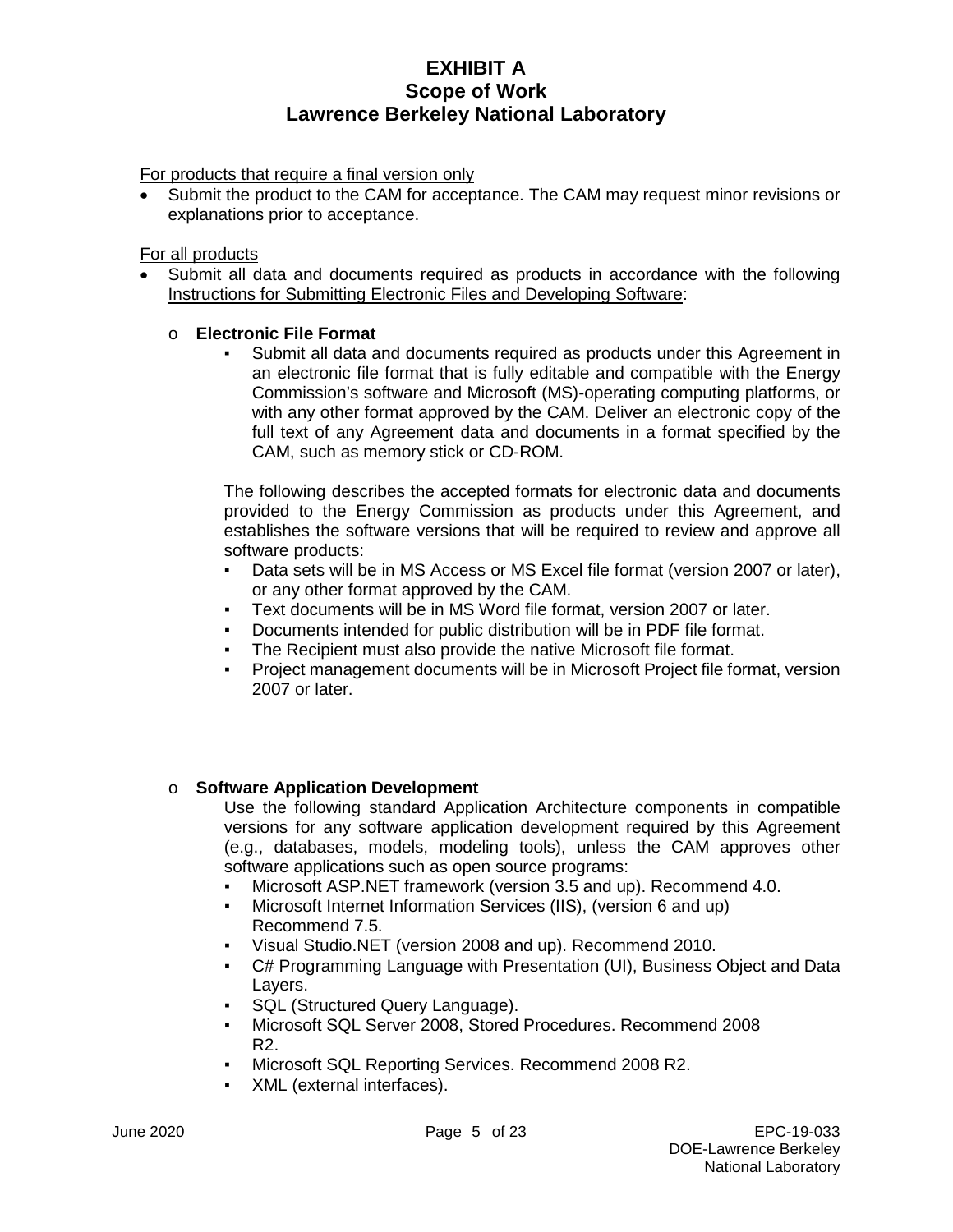Any exceptions to the Electronic File Format requirements above must be approved in writing by the CAM. The CAM will consult with the Energy Commission's Information Technology Services Branch to determine whether the exceptions are allowable.

## *MEETINGS*

## **Subtask 1.2 Kick-off Meeting**

The goal of this subtask is to establish the lines of communication and procedures for implementing this Agreement.

#### **The Recipient shall:**

• Attend a "Kick-off" meeting with the CAM, the Commission Agreement Officer (CAO), and any other Energy Commission staff relevant to the Agreement. The Recipient will bring its Project Manager and any other individuals designated by the CAM to this meeting. The administrative and technical aspects of the Agreement will be discussed at the meeting. Prior to the meeting, the CAM will provide an agenda to all potential meeting participants. The meeting may take place in person or by electronic conferencing (e.g., WebEx), with approval of the CAM.

The administrative portion of the meeting will include discussion of the following:

- o Terms and conditions of the Agreement;
- o Administrative products (subtask 1.1);
- o CPR meetings (subtask 1.3);
- o Match fund documentation (subtask 1.7);
- o Permit documentation (subtask 1.8);
- o Subcontracts (subtask 1.9); and
- o Any other relevant topics.

The technical portion of the meeting will include discussion of the following:

- o The CAM's expectations for accomplishing tasks described in the Scope of Work;
- o An updated Project Schedule;
- o Technical products (subtask 1.1);
- o Progress reports and invoices (subtask 1.5);
- o Final Report (subtask 1.6);
- o Technical Advisory Committee meetings (subtasks 1.10 and 1.11); and
- o Any other relevant topics.
- Provide an *Updated Project Schedule, List of Match Funds,* and *List of Permits*, as needed to reflect any changes in the documents.

#### **The CAM shall:**

- Designate the date and location of the meeting.
- Send the Recipient a *Kick-off Meeting Agenda*.

#### **Recipient Products:**

- Updated Project Schedule *(if applicable)*
- Updated List of Match Funds *(if applicable)*
- Updated List of Permits *(if applicable)*

## **CAM Product:**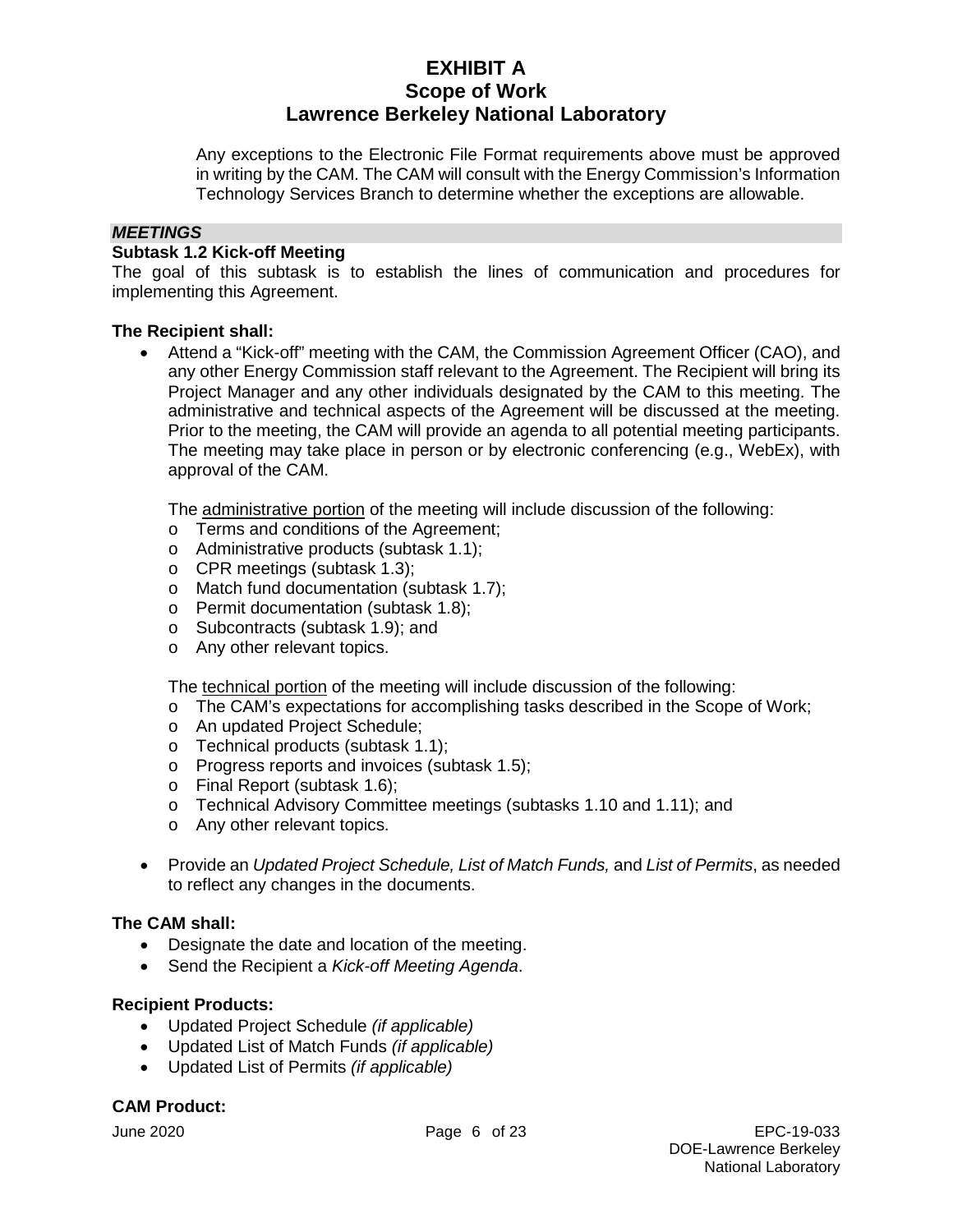• Kick-off Meeting Agenda

## **Subtask 1.3 Critical Project Review (CPR) Meetings**

The goal of this subtask is to determine if the project should continue to receive Energy Commission funding, and if so whether any modifications must be made to the tasks, products, schedule, or budget. CPR meetings provide the opportunity for frank discussions between the Energy Commission and the Recipient. As determined by the CAM, discussions may include project status, challenges, successes, advisory group findings and recommendations, final report preparation, and progress on technical transfer and production readiness activities (if applicable). Participants will include the CAM and the Recipient and may include the CAO and any other individuals selected by the CAM to provide support to the Energy Commission.

CPR meetings generally take place at key, predetermined points in the Agreement, as determined by the CAM and as shown in the Task List on page 1 of this Exhibit. However, the CAM may schedule additional CPR meetings as necessary. The budget will be reallocated to cover the additional costs borne by the Recipient, but the overall Agreement amount will not increase. CPR meetings generally take place at the Energy Commission, but they may take place at another location, or may be conducted via electronic conferencing (e.g., WebEx) as determined by the CAM.

#### **The Recipient shall:**

- Prepare a *CPR Report* for each CPR meeting that: (1) discusses the progress of the Agreement toward achieving its goals and objectives; and (2) includes recommendations and conclusions regarding continued work on the project.
- Submit the CPR Report along with any other *Task Products* that correspond to the technical task for which the CPR meeting is required (i.e., if a CPR meeting is required for Task 2, submit the Task 2 products along with the CPR Report).
- Attend the CPR meeting.
- Present the CPR Report and any other required information at each CPR meeting.

## **The CAM shall:**

- Determine the location, date, and time of each CPR meeting with the Recipient's input.
- Send the Recipient a *CPR Agenda* and a *List of Expected CPR Participants* in advance of the CPR meeting. If applicable, the agenda will include a discussion of match funding and permits.
- Conduct and make a record of each CPR meeting. Provide the Recipient with a *Schedule for Providing a Progress Determination* on continuation of the project.
- Determine whether to continue the project, and if so whether modifications are needed to the tasks, schedule, products, or budget for the remainder of the Agreement. If the CAM concludes that satisfactory progress is not being made, this conclusion will be referred to the Deputy Director of the Energy Research and Development Division.
- Provide the Recipient with a *Progress Determination* on continuation of the project, in accordance with the schedule. The Progress Determination may include a requirement that the Recipient revise one or more products.

#### **Recipient Products:**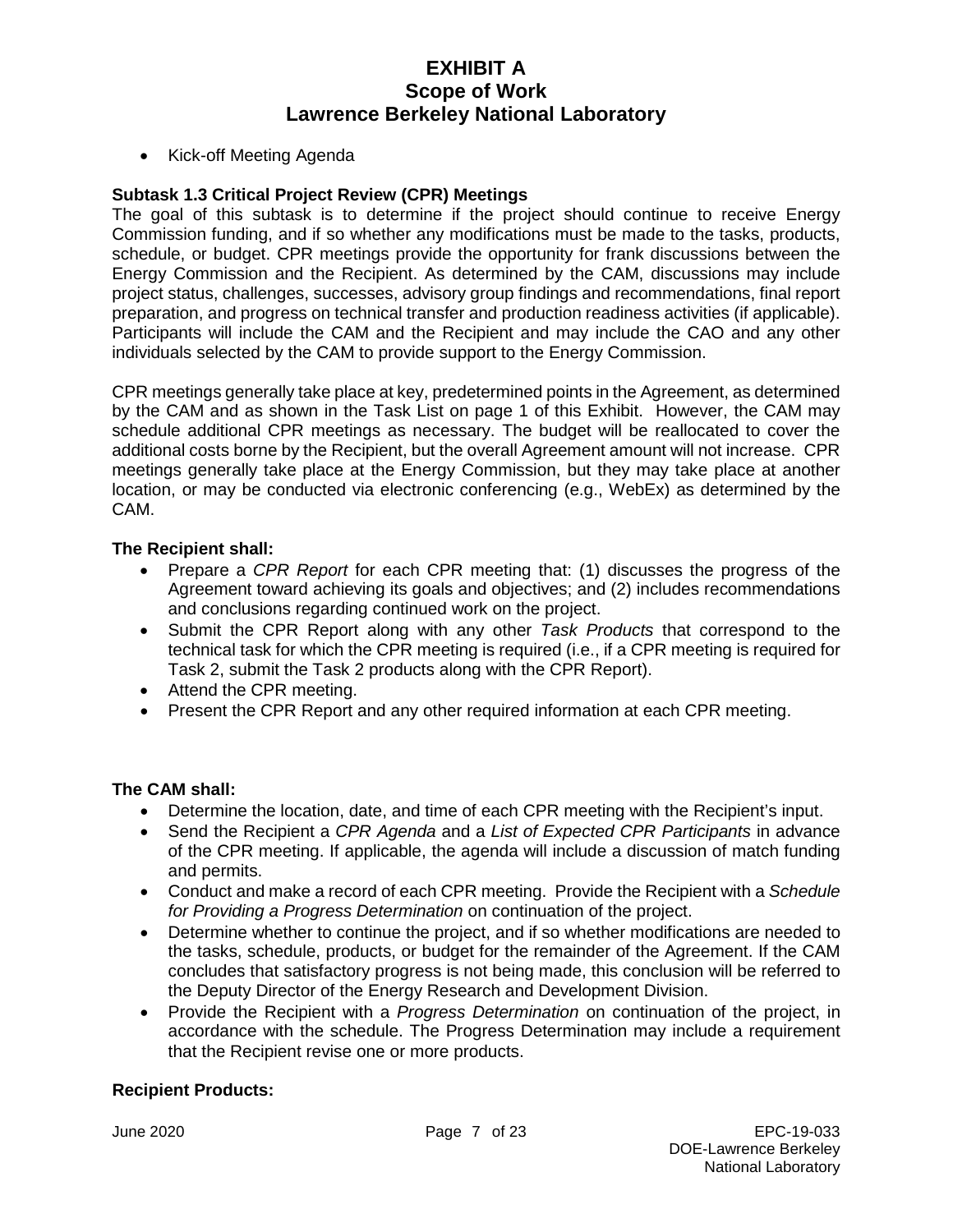- CPR Report(s)
- Task Products (draft and/or final as specified in the task)

## **CAM Products:**

- CPR Agenda
- List of Expected CPR Participants
- Schedule for Providing a Progress Determination
- Progress Determination

## **Subtask 1.4 Final Meeting**

The goal of this subtask is to complete the closeout of this Agreement.

## **The Recipient shall:**

• Meet with Energy Commission staff to present project findings, conclusions, and recommendations. The final meeting must be completed during the closeout of this Agreement. This meeting will be attended by the Recipient and CAM, at a minimum. The meeting may occur in person or by electronic conferencing (e.g., WebEx), with approval of the CAM.

The technical and administrative aspects of Agreement closeout will be discussed at the meeting, which may be divided into two separate meetings at the CAM's discretion.

- o The technical portion of the meeting will involve the presentation of findings, conclusions, and recommended next steps (if any) for the Agreement. The CAM will determine the appropriate meeting participants.
- $\circ$  The administrative portion of the meeting will involve a discussion with the CAM and the CAO of the following Agreement closeout items:
	- Disposition of any state-owned equipment.
	- Need to file a Uniform Commercial Code Financing Statement (Form UCC-1) regarding the Energy Commission's interest in patented technology.
	- The Energy Commission's request for specific "generated" data (not already provided in Agreement products).
	- Need to document the Recipient's disclosure of "subject inventions" developed under the Agreement.
	- "Surviving" Agreement provisions such as repayment provisions and confidential products.
	- **•** Final invoicing and release of retention.
- Prepare a *Final Meeting Agreement Summary* that documents any agreement made between the Recipient and Commission staff during the meeting.
- Prepare a *Schedule for Completing Agreement Closeout Activities*.
- Provide *All Draft and Final Written Products* on a CD-ROM or USB memory stick, organized by the tasks in the Agreement.

#### **Products:**

- Final Meeting Agreement Summary *(if applicable)*
- Schedule for Completing Agreement Closeout Activities
- All Draft and Final Written Products

## *REPORTS AND INVOICES*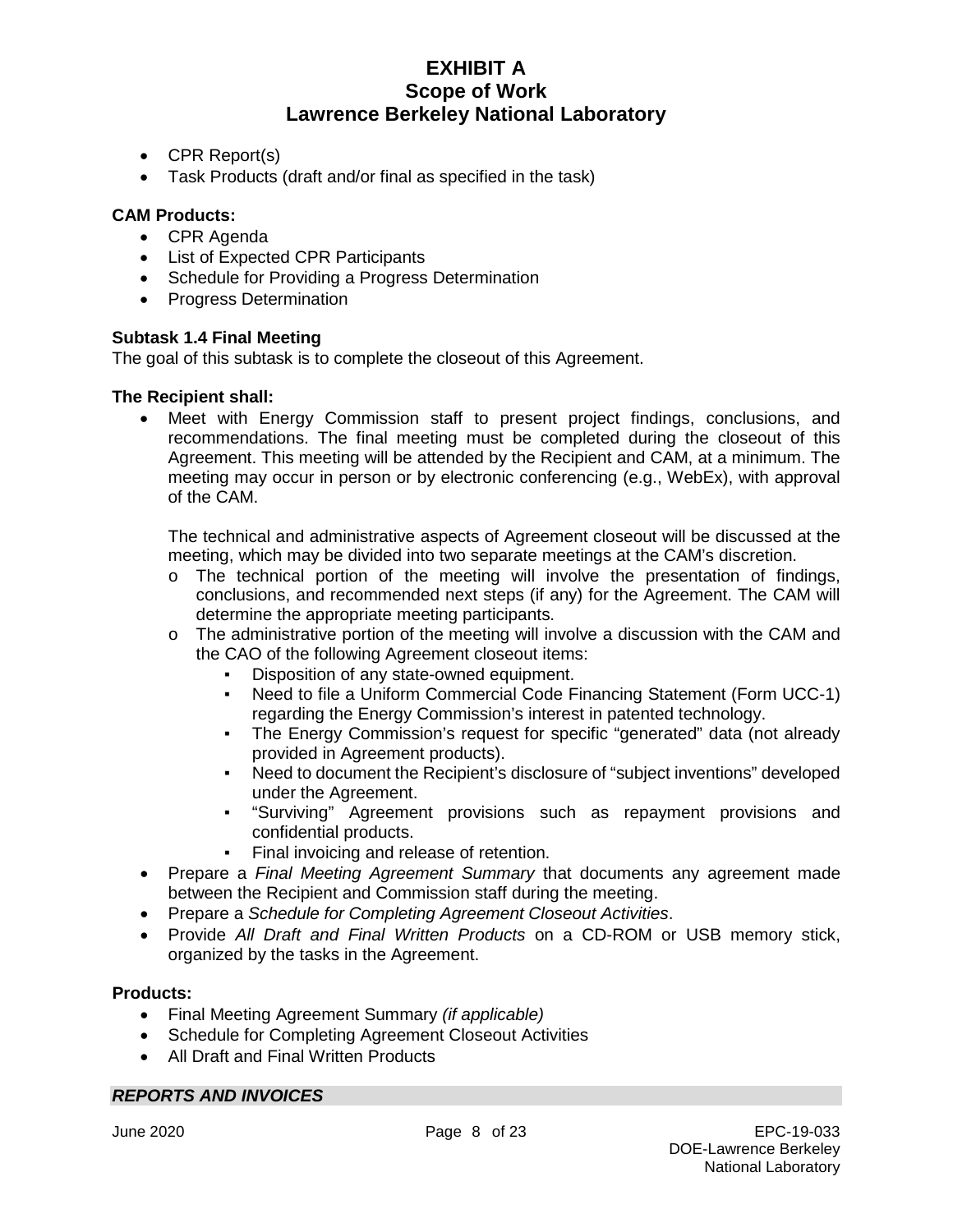## **Subtask 1.5 Progress Reports and Invoices**

The goals of this subtask are to: (1) periodically verify that satisfactory and continued progress is made towards achieving the project objectives of this Agreement; and (2) ensure that invoices contain all required information and are submitted in the appropriate format.

## **The Recipient shall:**

- Submit a monthly *Progress Report* to the CAM. Each progress report must:
	- o Summarize progress made on all Agreement activities as specified in the scope of work for the preceding month, including accomplishments, problems, milestones, products, schedule, fiscal status, and an assessment of the ability to complete the Agreement within the current budget and any anticipated cost overruns. See the Progress Report Format Attachment for the recommended specifications.
- Submit a monthly or quarterly *Invoice* that follows the instructions in the "Payment of Funds" section of the terms and conditions, including a financial report on Match Fund and in-state expenditures.

## **Products:**

- Progress Reports
- Invoices

## **Subtask 1.6 Final Report**

The goal of this subtask is to prepare a comprehensive Final Report that describes the original purpose, approach, results, and conclusions of the work performed under this Agreement. The CAM will review the Final Report, which will be due at least **two months** before the Agreement end date. When creating the Final Report Outline and the Final Report, the Recipient must use the Style Manual provided by the CAM.

## **Subtask 1.6.1 Final Report Outline**

## **The Recipient shall:**

• Prepare a *Final Report Outline* in accordance with the *Style Manual* provided by the CAM. *(See Task 1.1 for requirements for draft and final products.)*

## **Recipient Products:**

• Final Report Outline (draft and final)

#### **CAM Product:**

- Style Manual
- Comments on Draft Final Report Outline
- Acceptance of Final Report Outline

#### **Subtask 1.6.2 Final Report**

- Prepare a *Final Report* for this Agreement in accordance with the approved Final Report Outline, Style Manual, and Final Report Template provided by the CAM with the following considerations:
	- $\circ$  Ensure that the report includes the following items, in the following order: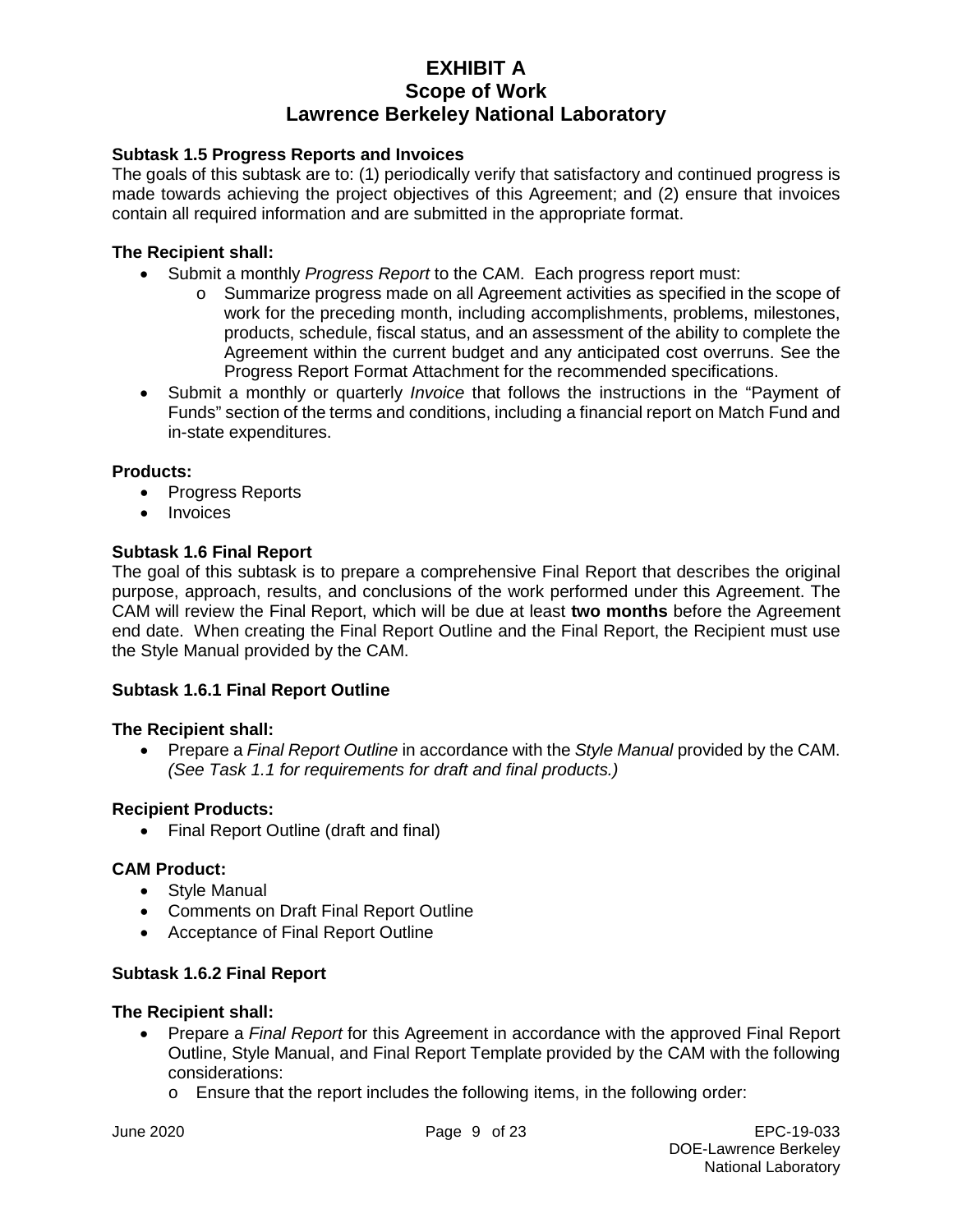- Cover page (**required**)
- Credits page on the reverse side of cover with legal disclaimer (**required**)
- Acknowledgements page (optional)
- Preface (**required**)
- Abstract, keywords, and citation page (**required**)
- Table of Contents (**required**, followed by List of Figures and List of Tables, if needed)
- Executive summary (**required**)
- Body of the report (**required**)
- References (if applicable)
- Glossary/Acronyms (If more than 10 acronyms or abbreviations are used, it is required.)
- Bibliography (if applicable)
- Appendices (if applicable) (Create a separate volume if very large.)
- Attachments (if applicable)
- o Ensure that the document is written in the third person.
- o Ensure that the Executive Summary is understandable to the lay public.
	- Briefly summarize the completed work. Succinctly describe the project results and whether or not the project goals were accomplished.
	- Identify which specific ratepayers can benefit from the project results and how they can achieve the benefits.
	- If it's necessary to use a technical term in the Executive Summary, provide a brief definition or explanation when the technical term is first used.
- o Follow the Style Guide format requirements for headings, figures/tables, citations, and acronyms/abbreviations.
- o Ensure that the document omits subjective comments and opinions. However, recommendations in the conclusion of the report are allowed.
- o Include a brief description of the project results in the Abstract.
- Submit a draft of the report to the CAM for review and comment. The CAM will provide written comments to the Recipient on the draft product within 15 days of receipt
- Consider incorporating all CAM comments into the Final Report. If the Recipient disagrees with any comment, provide a written response explaining why the comment was not incorporated into the final product
- Submit the revised Final Report and responses to comments within 10 days of notice by the CAM, unless the CAM specifies a longer time period or approves a request for additional time.
- Submit one bound copy of the *Final Report* to the CAM along with *Written Responses to Comments on the Draft Final Report*.

## **Products**:

- Final Report (draft and final)
- Written Responses to Comments on the Draft Final Report

## **CAM Product:**

• Written Comments on the Draft Final Report

## *MATCH FUNDS, PERMITS, AND SUBCONTRACTS*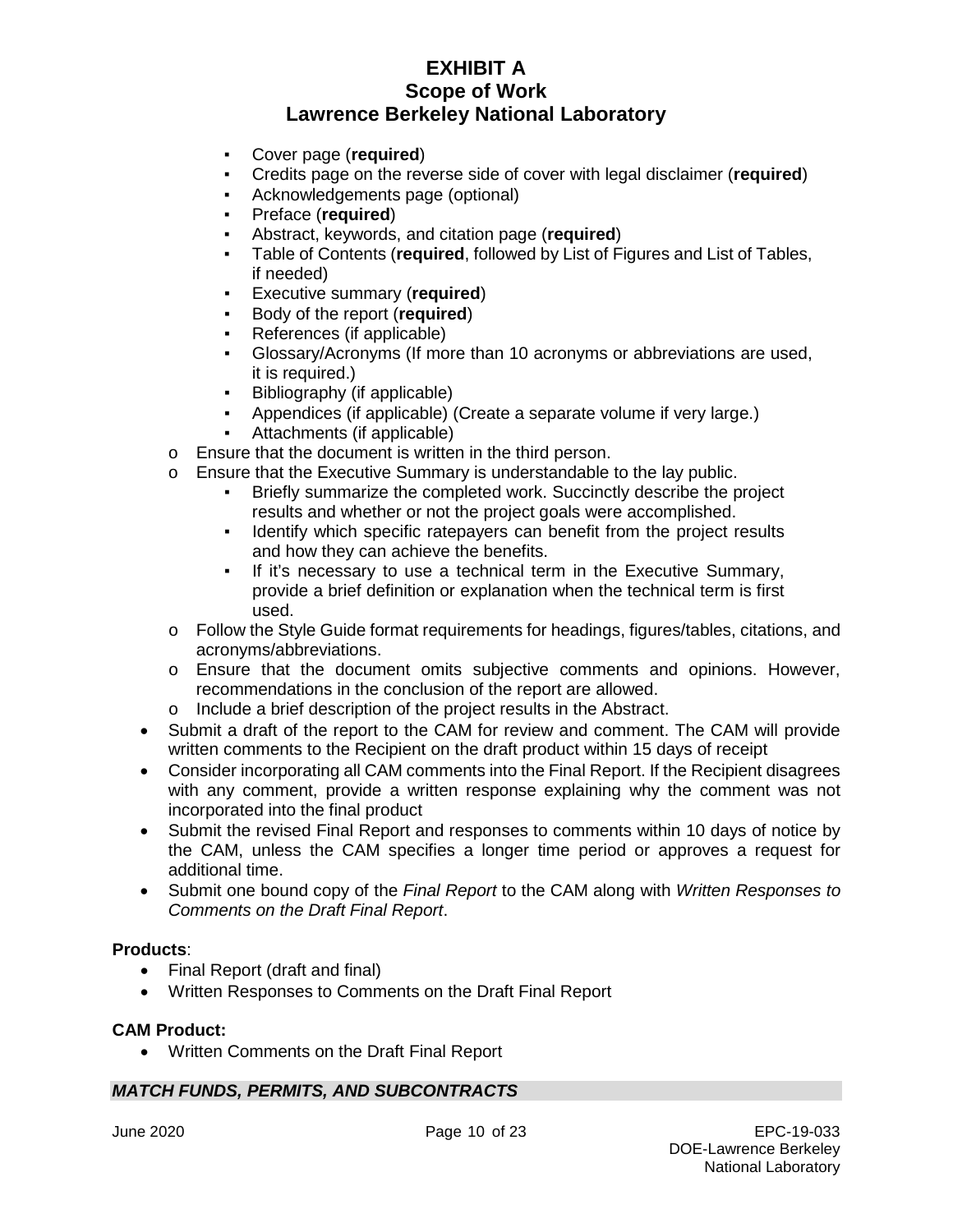## **Subtask 1.7 Match Funds**

The goal of this subtask is to ensure that the Recipient obtains any match funds planned for this Agreement and applies them to the Agreement during the Agreement term.

While the costs to obtain and document match funds are not reimbursable under this Agreement, the Recipient may spend match funds for this task. The Recipient may only spend match funds during the Agreement term, either concurrently or prior to the use of Energy Commission funds. Match funds must be identified in writing, and the Recipient must obtain any associated commitments before incurring any costs for which the Recipient will request reimbursement.

## **The Recipient shall:**

• Prepare a *Match Funds Status Letter* that documents the match funds committed to this Agreement. If no match funds were part of the proposal that led to the Energy Commission awarding this Agreement and none have been identified at the time this Agreement starts, then state this in the letter.

If match funds were a part of the proposal that led to the Energy Commission awarding this Agreement, then provide in the letter:

- o A list of the match funds that identifies:
	- The amount of cash match funds, their source(s) (including a contact name, address, and telephone number), and the task(s) to which the match funds will be applied.
	- The amount of each in-kind contribution, a description of the contribution type (e.g., property, services), the documented market or book value, the source (including a contact name, address, and telephone number), and the task(s) to which the match funds will be applied. If the in-kind contribution is equipment or other tangible or real property, the Recipient must identify its owner and provide a contact name, address, telephone number, and the address where the property is located.
	- If different from the solicitation application, provide a letter of commitment from an authorized representative of each source of match funding that the funds or contributions have been secured.
- At the Kick-off meeting, discuss match funds and the impact on the project if they are significantly reduced or not obtained as committed. If applicable, match funds will be included as a line item in the progress reports and will be a topic at CPR meetings.
- Provide a *Supplemental Match Funds Notification Letter* to the CAM of receipt of additional match funds.
- Provide a *Match Funds Reduction Notification Letter* to the CAM if existing match funds are reduced during the course of the Agreement. Reduction of match funds may trigger a CPR meeting.

#### **Products:**

- **Match Funds Status Letter**
- Supplemental Match Funds Notification Letter *(if applicable)*
- Match Funds Reduction Notification Letter *(if applicable)*

## **Subtask 1.8 Permits**

June 2020 Page 11\_of 23 EPC-19-033 The goal of this subtask is to obtain all permits required for work completed under this Agreement in advance of the date they are needed to keep the Agreement schedule on track. Permit costs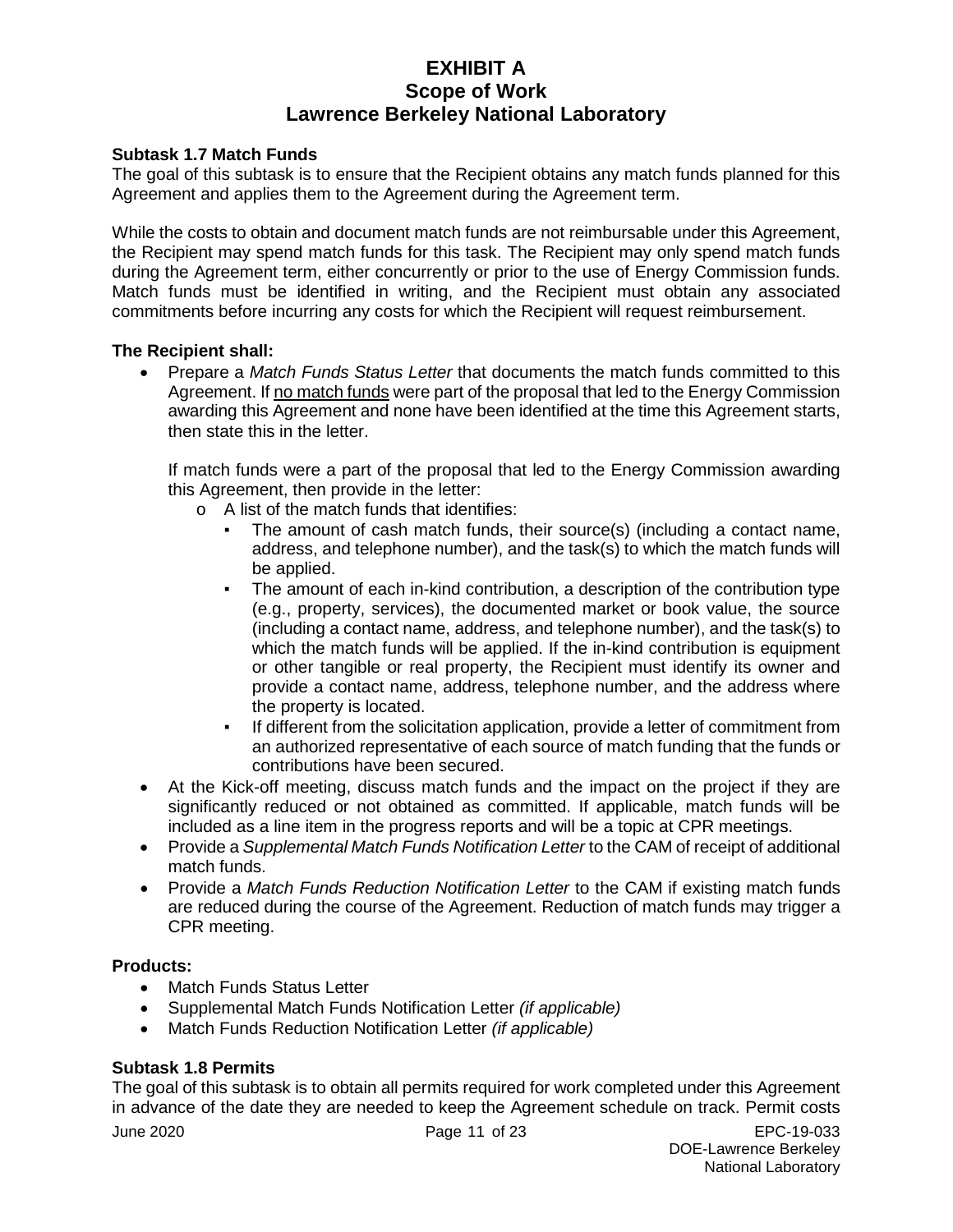and the expenses associated with obtaining permits are not reimbursable under this Agreement, with the exception of costs incurred by University of California recipients. Permits must be identified and obtained before the Recipient may incur any costs related to the use of the permit(s) for which the Recipient will request reimbursement.

## **The Recipient shall:**

- Prepare a *Permit Status Letter* that documents the permits required to conduct this Agreement. If no permits are required at the start of this Agreement, then state this in the letter. If permits will be required during the course of the Agreement, provide in the letter:
	- $\circ$  A list of the permits that identifies: (1) the type of permit; and (2) the name, address, and telephone number of the permitting jurisdictions or lead agencies.
	- $\circ$  The schedule the Recipient will follow in applying for and obtaining the permits.

The list of permits and the schedule for obtaining them will be discussed at the Kick-off meeting (subtask 1.2), and a timetable for submitting the updated list, schedule, and copies of the permits will be developed. The impact on the project if the permits are not obtained in a timely fashion or are denied will also be discussed. If applicable, permits will be included as a line item in progress reports and will be a topic at CPR meetings.

- If during the course of the Agreement additional permits become necessary, then provide the CAM with an *Updated List of Permits* (including the appropriate information on each permit) and an *Updated Schedule for Acquiring Permits*.
- Send the CAM a *Copy of Each Approved Permit*.
- If during the course of the Agreement permits are not obtained on time or are denied, notify the CAM within 5 days. Either of these events may trigger a CPR meeting.

## **Products:**

- Permit Status Letter
- Updated List of Permits *(if applicable)*
- Updated Schedule for Acquiring Permits *(if applicable)*
- Copy of Each Approved Permit *(if applicable)*

## **Subtask 1.9 Subcontracts**

The goals of this subtask are to: (1) procure subcontracts required to carry out the tasks under this Agreement; and (2) ensure that the subcontracts are consistent with the terms and conditions of this Agreement.

- Manage and coordinate subcontractor activities in accordance with the requirements of this Agreement.
- Incorporate this Agreement by reference into each subcontract.
- Include any required Energy Commission flow-down provisions in each subcontract, in addition to a statement that the terms of this Agreement will prevail if they conflict with the subcontract terms.
- If required by the CAM, submit a draft of each *Subcontract* required to conduct the work under this Agreement.
- Submit a final copy of the executed subcontract.
- Notify and receive written approval from the CAM prior to adding any new subcontractors (see the discussion of subcontractor additions in the terms and conditions).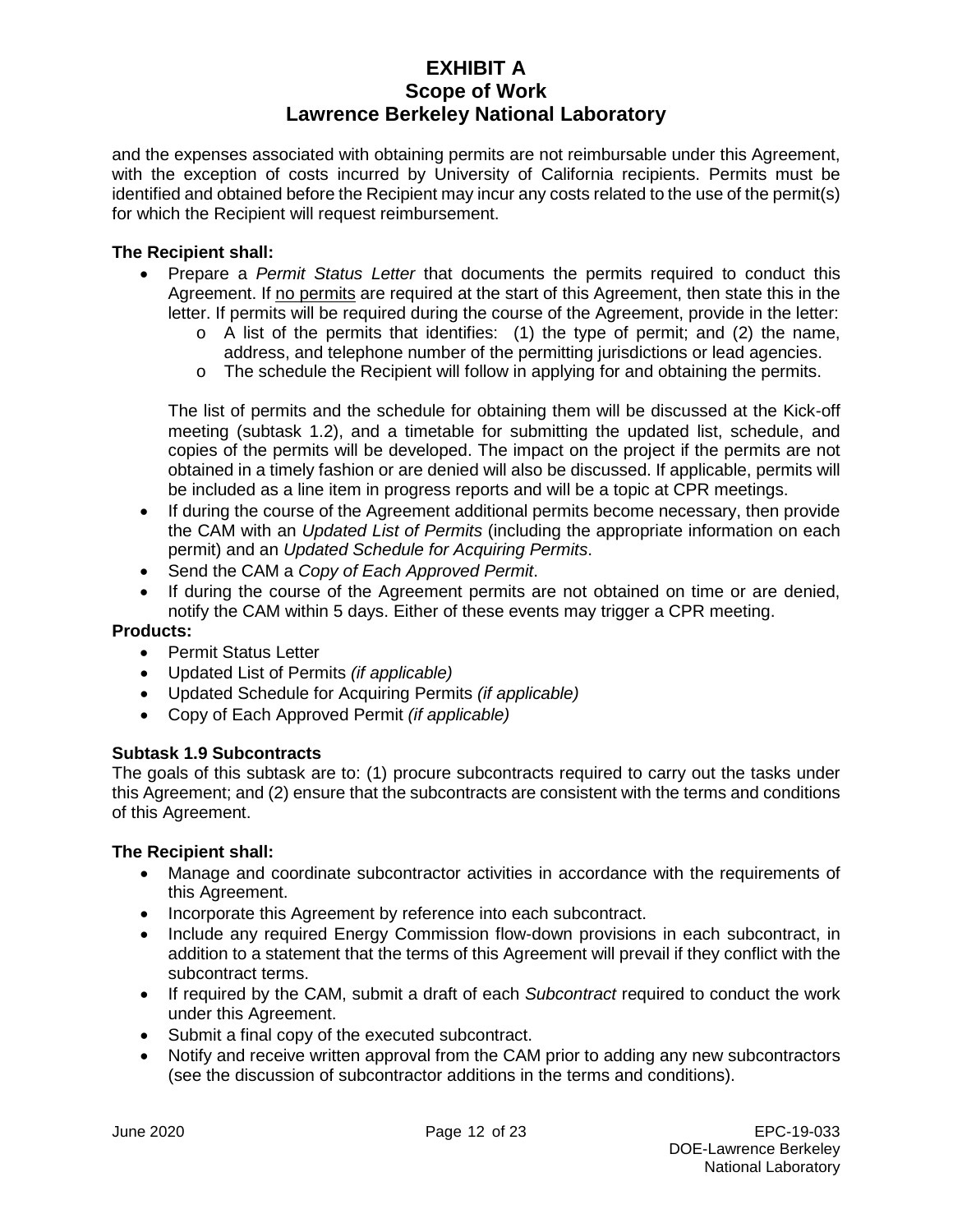#### **Products:**

• Subcontracts *(draft if required by the CAM)*

## *TECHNICAL ADVISORY COMMITTEE*

## **Subtask 1.10 Technical Advisory Committee (TAC)**

The goal of this subtask is to create an advisory committee for this Agreement. The TAC should be composed of diverse professionals. The composition will vary depending on interest, availability, and need. TAC members will serve at the CAM's discretion. The purpose of the TAC is to:

- Provide guidance in project direction. The guidance may include scope and methodologies, timing, and coordination with other projects. The guidance may be based on:
	- o Technical area expertise;
	- o Knowledge of market applications; or
	- o Linkages between the agreement work and other past, present, or future projects (both public and private sectors) that TAC members are aware of in a particular area.
- Review products and provide recommendations for needed product adjustments, refinements, or enhancements.
- Evaluate the tangible benefits of the project to the state of California, and provide recommendations as needed to enhance the benefits.
- Provide recommendations regarding information dissemination, market pathways, or commercialization strategies relevant to the project products.

The TAC may be composed of qualified professionals spanning the following types of disciplines:

- Researchers knowledgeable about the project subject matter;
- Members of trades that will apply the results of the project (e.g., designers, engineers, architects, contractors, and trade representatives);
- Public interest market transformation implementers;
- Product developers relevant to the project;
- U.S. Department of Energy research managers, or experts from other federal or state agencies relevant to the project;
- Public interest environmental groups;
- Utility representatives;
- Air district staff: and
- Members of relevant technical society committees.

- Prepare a *List of Potential TAC Members* that includes the names, companies, physical and electronic addresses, and phone numbers of potential members. The list will be discussed at the Kick-off meeting, and a schedule for recruiting members and holding the first TAC meeting will be developed.
- Recruit TAC members. Ensure that each individual understands member obligations and the TAC meeting schedule developed in subtask 1.11.
- Prepare a *List of TAC Members* once all TAC members have committed to serving on the TAC.
- Submit *Documentation of TAC Member Commitment* (such as Letters of Acceptance) from each TAC member.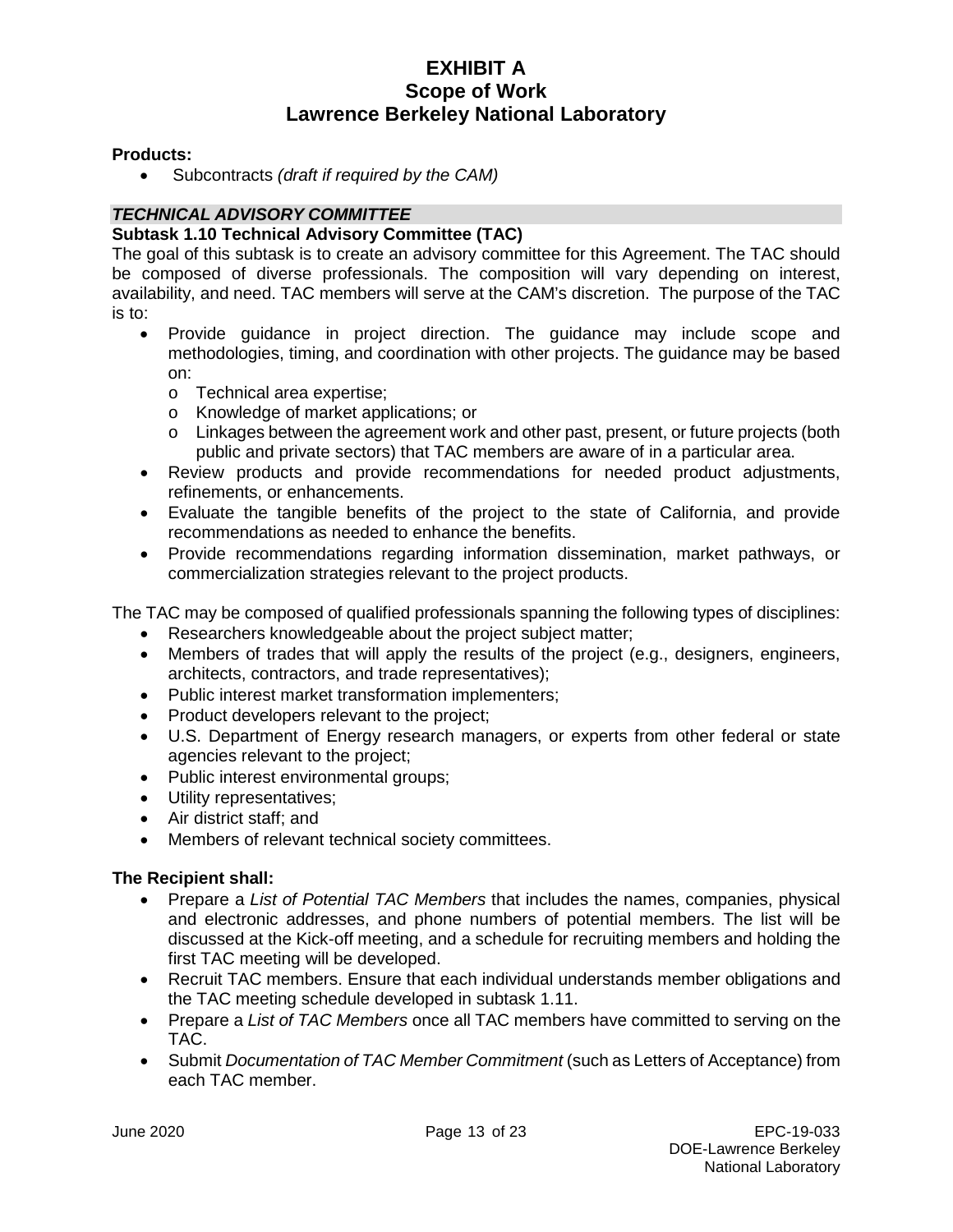## **Products:**

- List of Potential TAC Members
- List of TAC Members
- Documentation of TAC Member Commitment

## **Subtask 1.11 TAC Meetings**

The goal of this subtask is for the TAC to provide strategic guidance for the project by participating in regular meetings, which may be held via teleconference.

## **The Recipient shall:**

- Discuss the TAC meeting schedule with the CAM at the Kick-off meeting. Determine the number and location of meetings (in-person and via teleconference) in consultation with the CAM.
- Prepare a *TAC Meeting Schedule* that will be presented to the TAC members during recruiting. Revise the schedule after the first TAC meeting to incorporate meeting comments.
- Prepare a *TAC Meeting Agenda* and *TAC Meeting Back-up Materials* for each TAC meeting.
- Organize and lead TAC meetings in accordance with the TAC Meeting Schedule. Changes to the schedule must be pre-approved in writing by the CAM.
- Prepare *TAC Meeting Summaries* that include any recommended resolutions of major TAC issues.

## **The TAC shall:**

- Help set the project team's goals and contribute to the development and evaluation of its statement of proposed objectives as the project evolves.
- Provide a credible and objective sounding board on the wide range of technical and financial barriers and opportunities.
- Help identify key areas where the project has a competitive advantage, value proposition, or strength upon which to build.
- Advocate on behalf of the project in its effort to build partnerships, governmental support and relationships with a national spectrum of influential leaders.
- Ask probing questions that insure a long-term perspective on decision-making and progress toward the project's strategic goals.

#### **Products:**

- TAC Meeting Schedule (draft and final)
- TAC Meeting Agendas (draft and final)
- TAC Meeting Back-up Materials
- TAC Meeting Summaries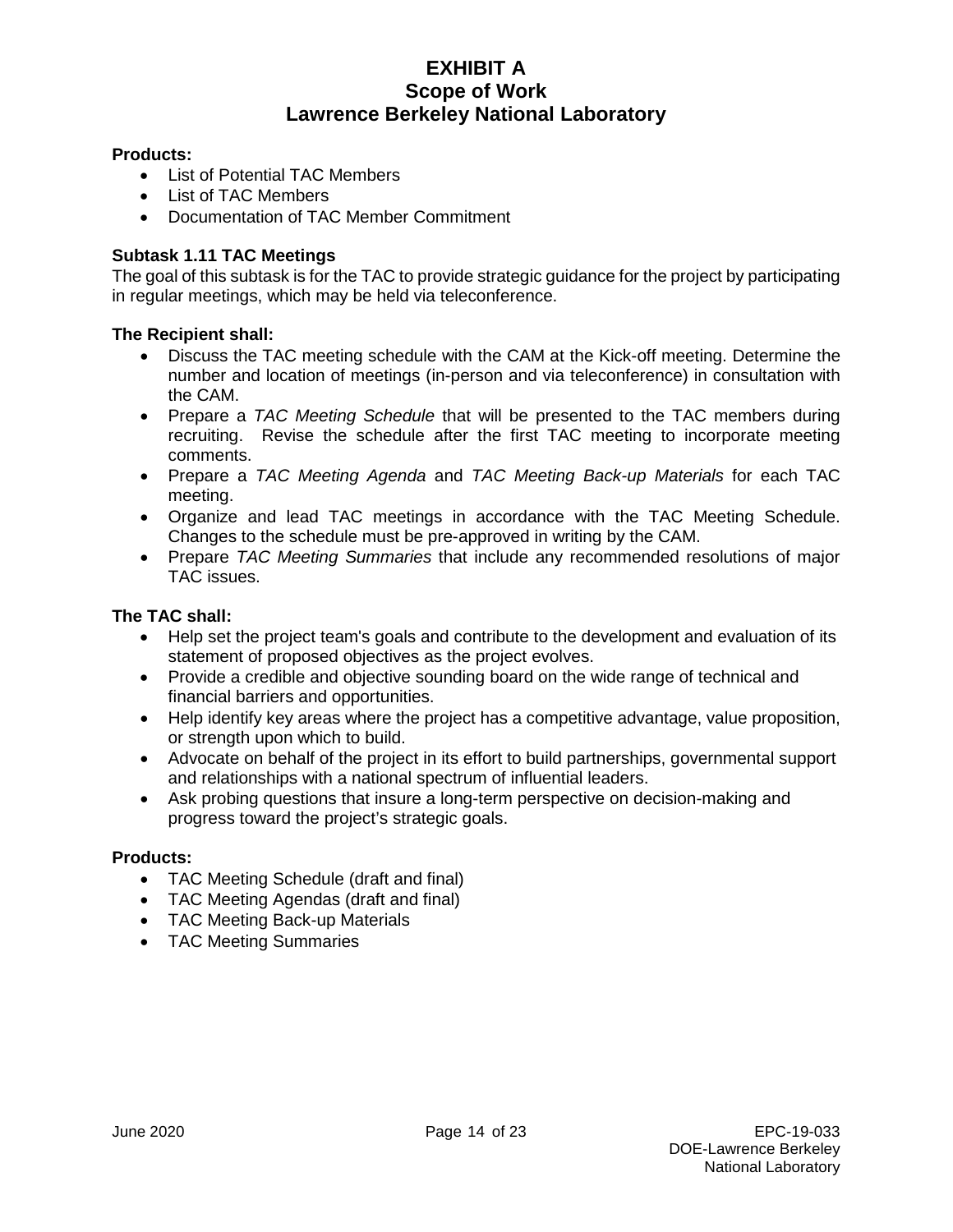## **IV. TECHNICAL TASKS**

## **TASK 2: Field Demonstration: Single-Family (SF)**

The goals of this task are to (1) retrofit a minimum of 10 SF homes in Pacific Gas and Electric Co. territory, 10 SF homes in San Diego Gas and Electric Co. territory, and 10 SF homes in Southern California Edison territory with high performance thin-triple glazing windows, and (2) acquire energy performance data. The homes must be located in a low income or disadvantaged community.

## **Subtask 2.1 Write a Site-Specific Measurement and Verification Plan**

The goal of this subtask is to develop a detailed Measurement and Verification Plan for each site.

## **The Recipient shall:**

- Develop a detailed *Site-Specific Measurement and Verification (M&V) which will*:
	- Describe of the monitoring equipment and instrumentation to be used at each site.
	- Describe key input parameters and output metrics to be measured.
	- Identify required data acquisition criteria, such as sampling frequency for various parameters.
	- Identify additional information necessary to complete the measurement and verification task.
	- Identify standard operating conditions used as a baseline for the M&V plan.

## **Products:**

• Site-Specific Measurement and Verification Plan (draft and final)

#### **Subtask 2.2 Site Management**

The goal of this subtask is to manage site specific operational tasks.

#### **The Recipient shall:**

- Prepare and provide a *Site Readiness Verification Document* to include but not limited to the following for each site:
	- Copy of memorandum of understanding with each site. The memorandum of understanding is to inform tenants/owners about the data collection process and expectations for participant participation.
	- Results of site communications and planning which includes selecting units, inspecting existing building conditions, pilot site screening, and metering and communication plan.

 $\circ$ 

- •
- Results of site survey of pre-retrofit window construction.
- Baseline building energy performance through at least one year of electricity and gas utility bills (as applicable) for each dwelling unit or baseline monitoring.
- Conduct post-retrofit occupant survey to understand occupants' experience and perception of the technology and include results in the CPR Report required in Subtask 2.3

## **Products:**

• Site Readiness Verification Document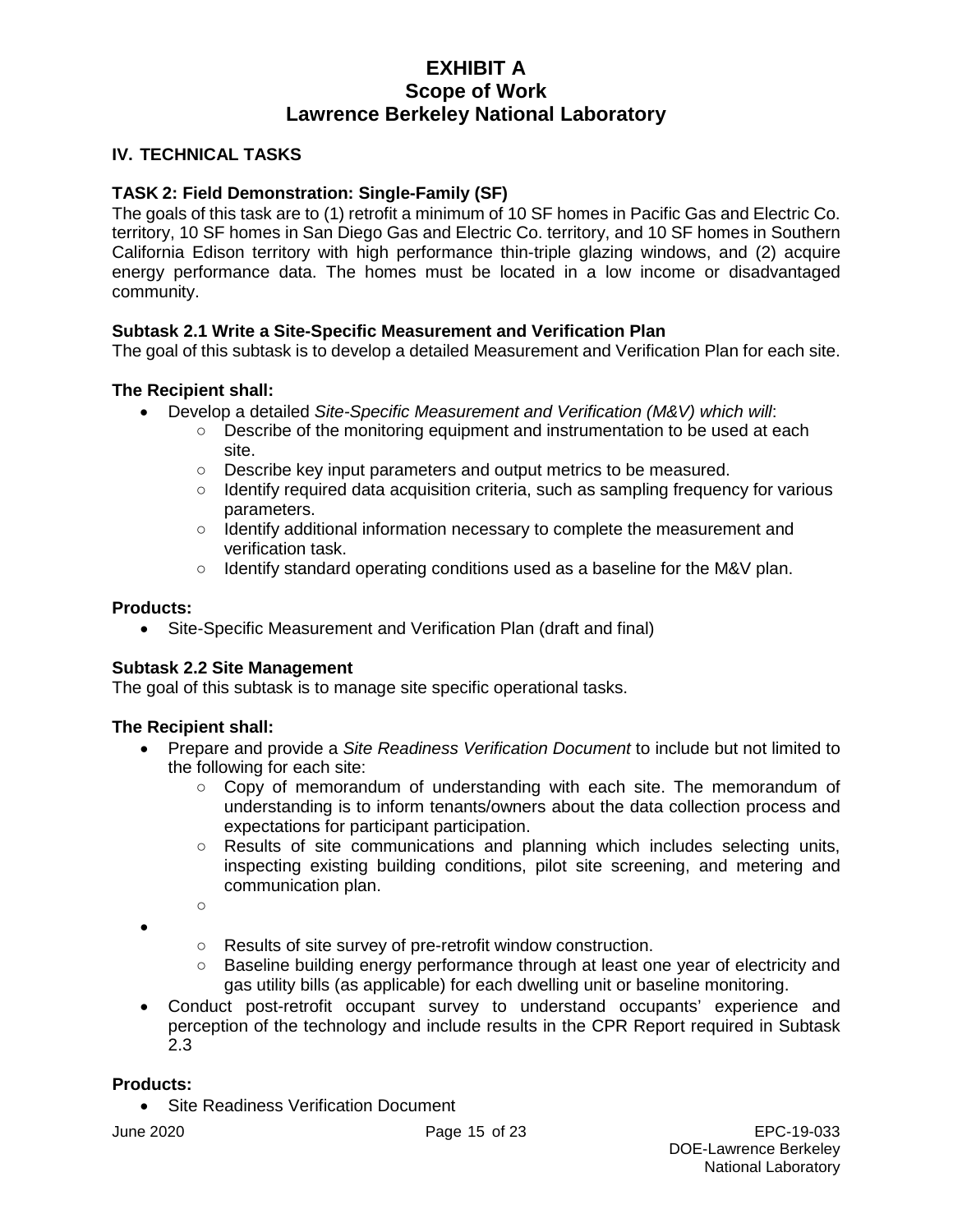## **Subtask 2.3 Monitor Performance**

The goal of this subtask is to acquire thermal and energy performance data from the M&V plan.

#### **The Recipient shall:**

- Install and document monitoring equipment.
- Conduct post-retrofit monitoring for triple-pane windows over a period of 12-months, or other period as approved by the CAM.
- Remove monitoring equipment at the end of the monitoring period (except any in-line devices that may be left on site in coordination with the site hosts).
- Prepare a *System Procurement and Installation Technical Memorandum* that documents for each demonstration site the equipment that was procured, along with the make, model, and vendor name, and the completion of system installation.
- Prepare a *Field Monitoring Performance Report* that documents post retrofit monitoring results.
- Prepare *CPR Report #1* and participate in CPR meeting in accordance with subtask 1.3.

## **Products:**

- System Procurement and Installation Technical Memorandum (draft and final)
- Field Monitoring Performance Report (draft and final)
- CPR Report #1

## **TASK 3: Field Demonstration: Multi-Family**

The goals of this task are to (1) retrofit two multi-family buildings with at least eight total units in each complex throughout California using thin-triple glazing windows, and (2) acquire thermal and energy performance data. The buildings must be located in a low income or disadvantaged community.

Two specific sites will be selected based on community engagement, DAC CalEnviroScreen score, and low-income criteria (subtask 3.1).

#### **Subtask 3.1 Engage with Local Community**

The goal of this subtask is to engage with the residents and community at the multi-family site.

#### **The Recipient shall:**

- Organize an initial community workshop:
	- $\circ$  To obtain input from the public that lives in the multi-family building or nearby on issues of concern to the disadvantaged communities
	- Introduce the community to this project
	- Prepare a *Community Engagement Report* to describe results from community workshop, attendees, findings and discuss other topics such as how tenants can enroll in existing energy-efficiency programs and incentives.

#### **Products:**

• Community Engagement Report (draft and final)

#### **Subtask 3.2 Write a Site-Specific Measurement and Verification Plan**

The goal of this subtask is to develop a detailed Measurement and Verification Plan for each site.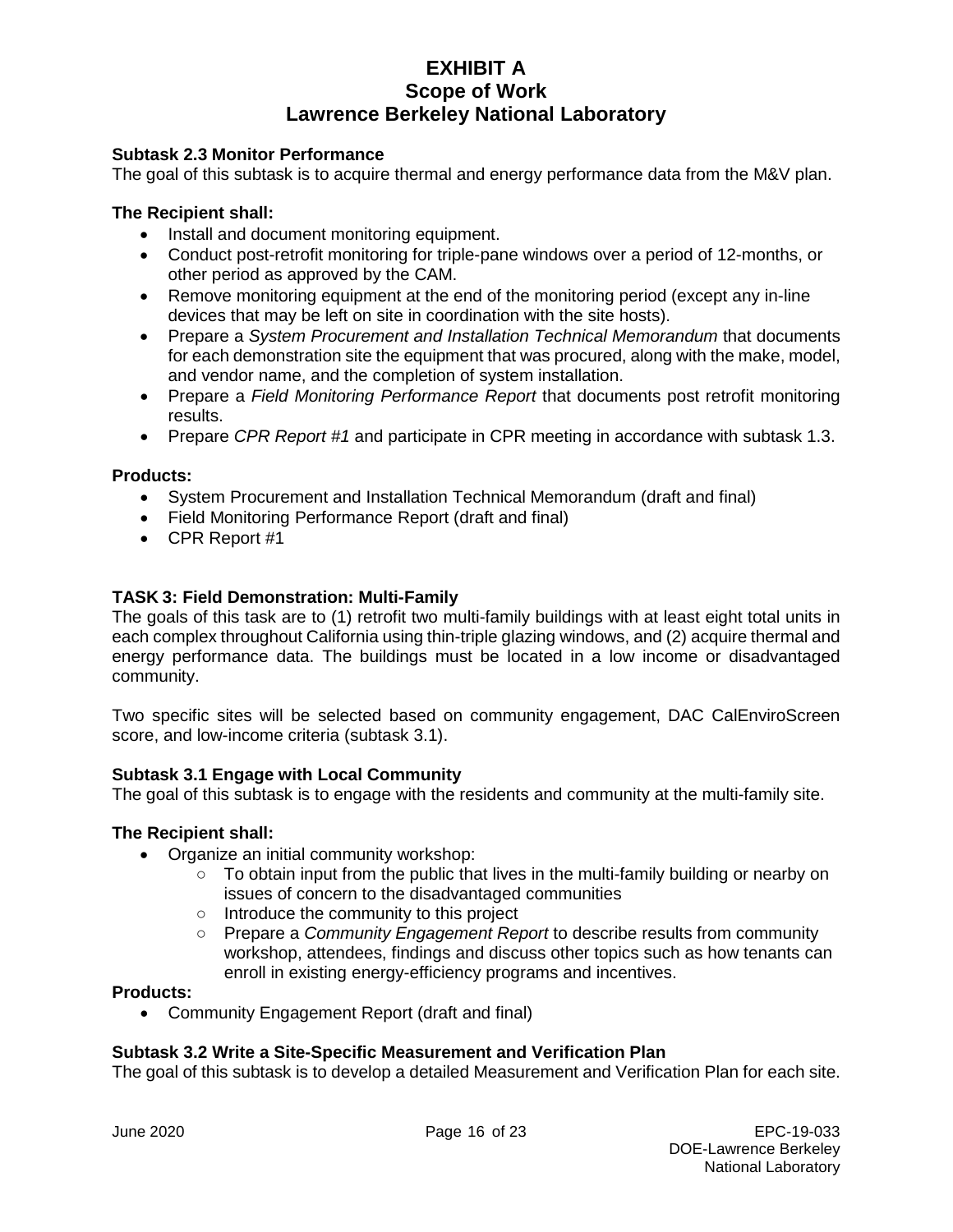## **The Recipient shall:**

- Develop a detailed *Site-Specific Measurement and Verification (M&V) Plan,* to include:
	- A description of the monitoring equipment and instrumentation to be used at each site.
	- A description of the key input parameters and output metrics to be measured.
	- Identification of required data acquisition criteria, such as sampling frequency for various parameters to meet IPMVP and CEC requirements
	- Identification of additional information necessary to complete the measurement and verification task.
	- Identification of standard operating conditions used as a baseline for the M&V plan.

## **Products:**

• Site-Specific Measurement and Verification Plan (draft and final)

## **Subtask 3.3 Site Management**

The goal of this subtask is to manage site specific operational tasks

## **The Recipient shall:**

- Prepare and provide a *Site Readiness Verification Document* to include but not limited to the following
	- Copy of memorandum of understanding with each site. The memorandum of understanding is to inform tenants/owners about the data collection process and expectations for participant participation.
	- Results of site communications and planning which includes selecting units, inspecting existing building conditions, pilot site screening, and metering and communication plan.
	- Results of site survey of pre-retrofit window construction.
	- Baseline building energy performance to include at least one year of electricity and gas utility bills (as applicable) for each dwelling unit or alternative baseline monitoring using on-site installed data loggers installed pre-retrofit, as approved by the CAM.
- Conduct post-retrofit occupant survey to understand occupants' experience and perception of the technology and include results in the progress report required in Subtask 3.4.

## **Products:**

• Site Readiness Verification Document

## **Subtask 3.4 Monitor Performance**

The goal of this subtask is to acquire thermal and energy performance data from the M&V plan.

- Install and document monitoring equipment.
- Conduct post-retrofit monitoring for triple-pane windows over a period of 12-months or alternative period as approved by the CAM.
- Remove monitoring equipment at the end of the monitoring period (except any in-line devices that may be left on site in coordination with the site hosts)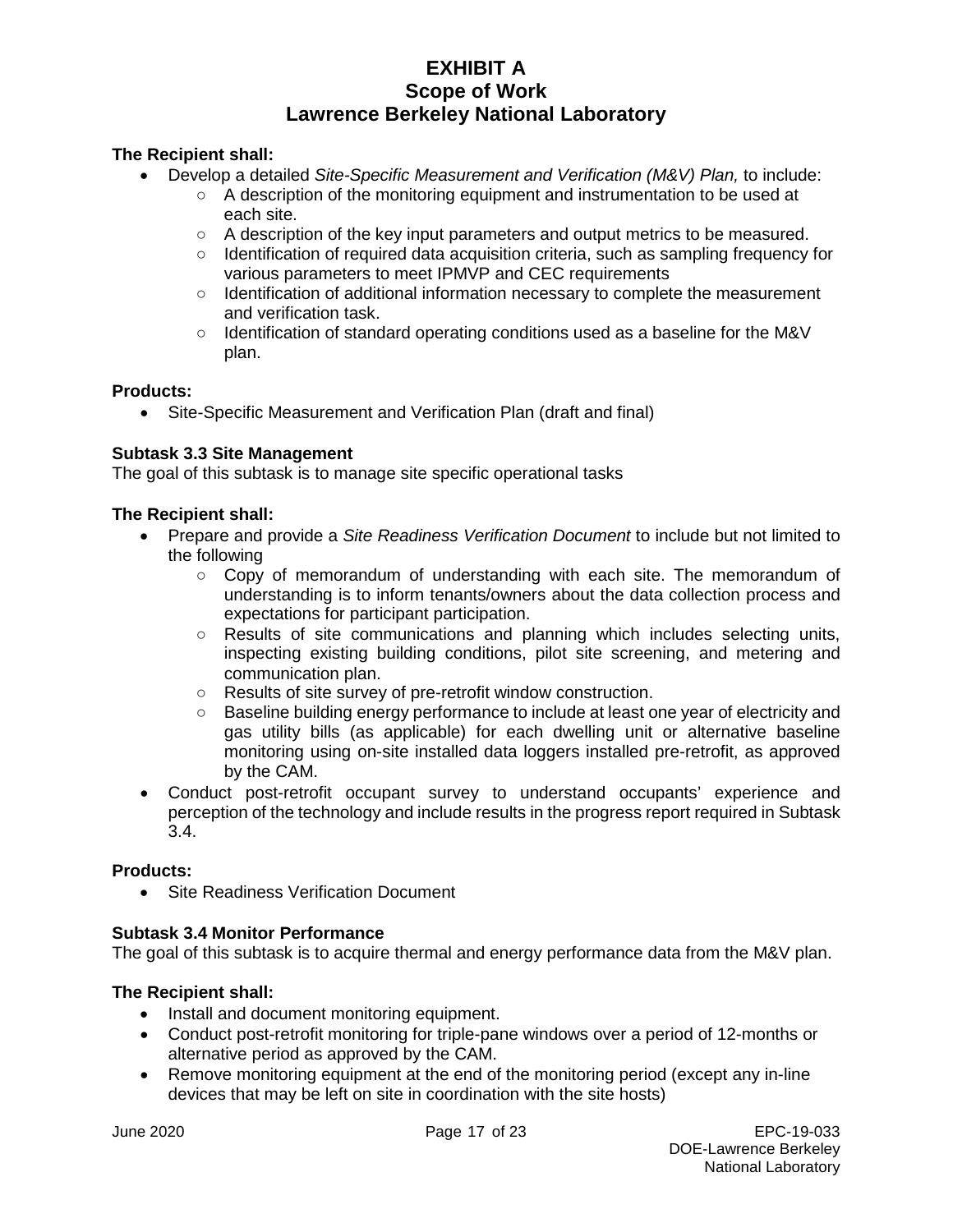- Prepare a *System Procurement and Installation Technical Memorandum* that documents for each demonstration site the equipment that was procured, along with the make, model, and vendor name, and the completion of system installation.
- Prepare a *Field Monitoring Performance Report* that documents post retrofit monitoring results.
- Prepare *CPR Report #2* and participate in CPR meeting in accordance with subtask 1.3

## **Products:**

- System Procurement and Installation Technical Memorandum (draft and final)
- Field Monitoring Performance Report (draft and final)
- CPR Report #2

## **TASK 4: Structural Limits of Thin-Glass IGU Configurations**

The goal of this task is to define structural serviceability limits of thin-glass insulating glass unit (IGU) constructions.

## **The Recipient shall:**

- Design potential IGU combination parametric analysis which includes glass thickness, width, height, aspect ratio, glass heat treatment, and gap between glass
- Define the bounds of safety, customer esthetics, and visual comfort based on short-term loading, long-term loading, and natural frequency analysis.
- Produce *Guideline on Structural Limits of Thin-Glass IGUs Report* to include the analysis and results from this task.
- Work with manufacturing partners to resolve issues that are limiting them from making large windows (or patio doors) using thin-glass technology. Increasing the TRL for these product types from 6 to 7.

## **Products:**

• Guideline on Structural Limits of Thin-Glass IGUs Report (draft and final)

## **TASK 5: Market Characterization and Commercialization Pathways Analysis**

The goals of this task are to: (1) assess California's new construction and retrofit markets to determine the current and future market potential for high performance windows (including thinglass triple-pane), (2) recommend programmatic pathways to advance the adoption of triple-pane windows in California, and (3) outline the technology advancements required to reach the R-10 performance goal requested in GFO-19-307 and minimize fenestration SHGC where desired.

## **Subtask 5.1 Market Characterization**

The goal of this subtask is to assess California's new construction and retrofit markets to determine the current and future market potential for high performance windows (including thinglass triple-pane).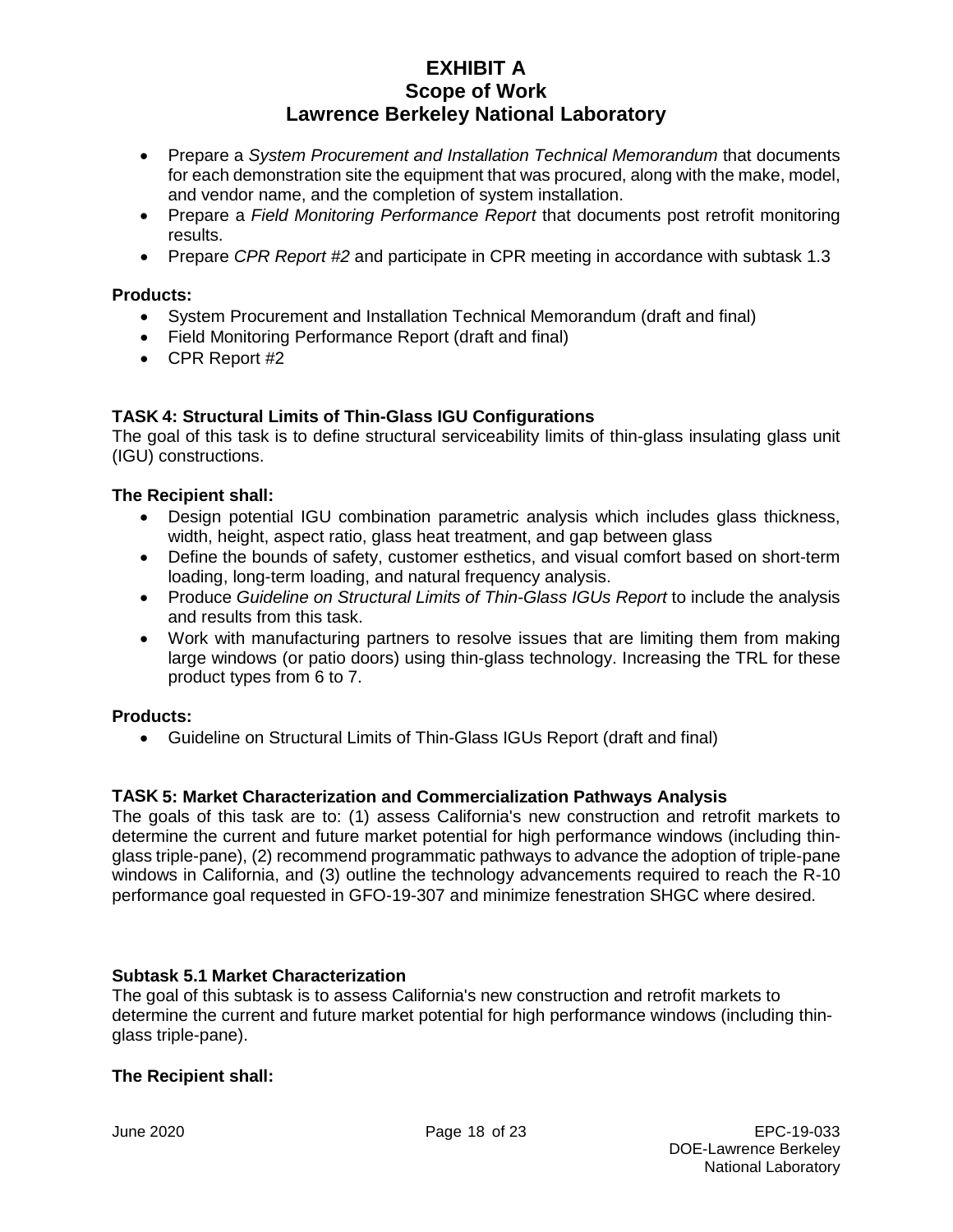- Update the strategy outlined in 2018 ACEEE Summer Study paper by Berkeley Lab to reflect the advancements in thin-triple IGU technology and changes in market conditions.
- Identify market barriers, opportunities and long-term market cost of these technologies through engagement with leading window manufacturers, home builders, retrofitters, and with market pull partners such as building codes, utility rebate/incentive programs; builders targeting net zero and Passive House designs, and ENERGY STAR.
- Conduct stakeholder surveys as necessary.
- Conduct a market size estimate for residential building sector window retrofit opportunity
- Define existing condition baselines for residential fenestration
- Estimate current and forecasted market penetration
- Characterize ability to deploy triple-pane windows in the retrofit market
- Develop a *Market Characterization and Residential Applications in California* report summarizing the findings of the above sub-tasks.

## **Products:**

• Market Characterization and Residential Applications in California Report (draft and final)

## **Subtask 5.2 Commercialization Pathways**

The goal of this subtask is to recommend programmatic pathways to advance the adoption of triple-pane windows in California.

## **The Recipient shall:**

- Support the development of future codes and programmatic approaches to promote highperformance windows and thin-triple glazing in California.
- Recommend programmatic pathways to advance the adoption of triple-pane windows through education and voluntary programs, including incentives/rebates and the relationship between incentive levels and likelihood of adoption.
- Recommend codes and standards pathways to inform compliance, enhancement, and development of building energy codes to support retrofits from single- and double-pane, and new construction applications of triple-pane windows.
- Recommend workforce education and training to enable further market adoption and industry support for triple-pane windows.
- Engage with national ENERGY STAR updates to ensure that the national program is responsive to California needs.
- Explore how codes and standards as well as voluntary programs can address window attachments such as blinds and shades for management of solar gain. These products are particularly useful to manage cooling and comfort but are not fully regulated since they are typically occupant operated. Explore feasibility, product availability and cost of integration of unitary automated shading solutions for new and retrofit applications when applied to existing window systems, or in combination with new windows.
- Develop a *Programmatic Pathways for High-Performance Windows in California Report* summarizing the findings of the above sub-tasks.

#### **Products:**

• Programmatic Pathways for High-Performance Windows in California Report (draft and final)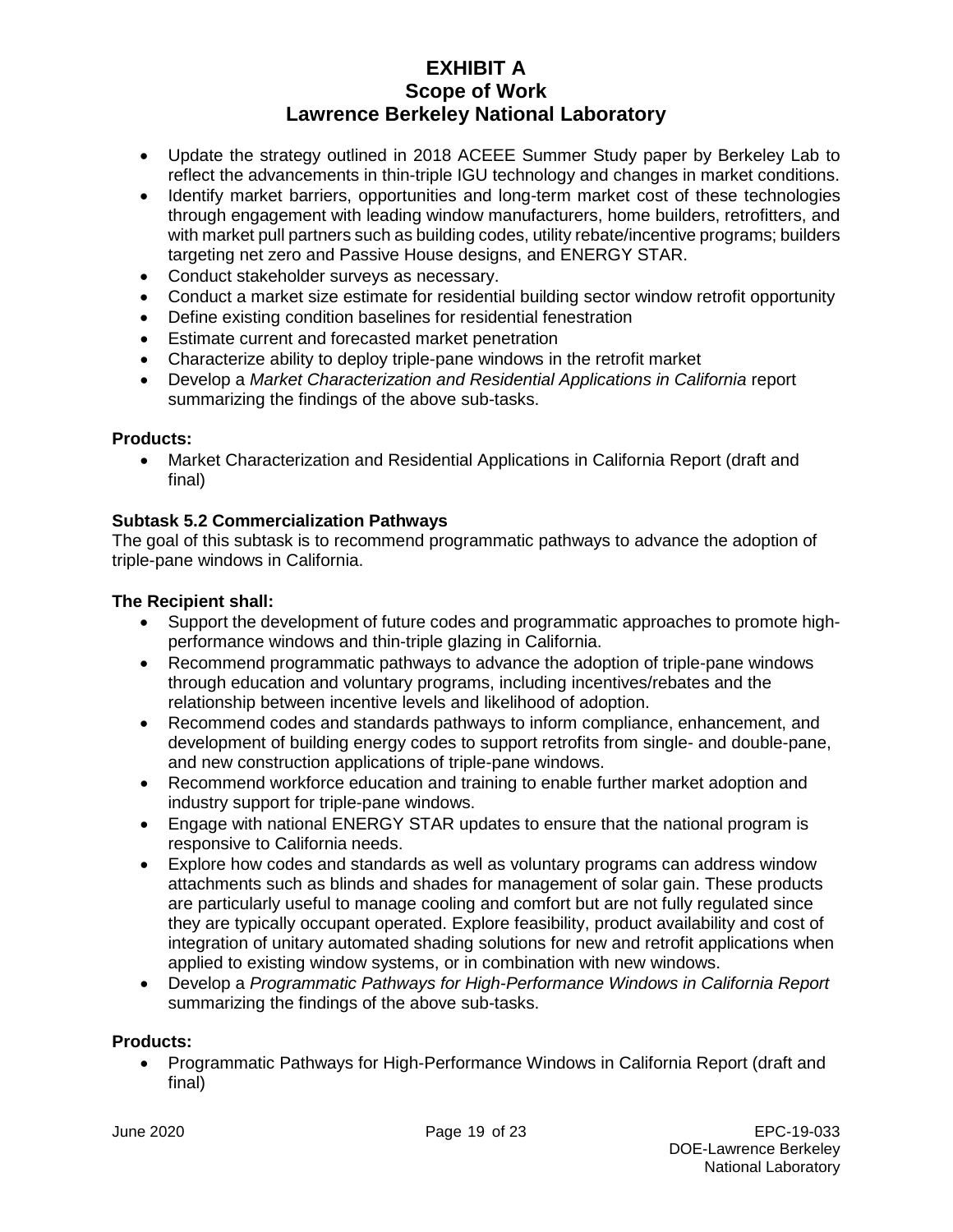## **Subtask 5.3 Technology Goals**

The goals of this subtask are to outline the technology advancements required to reach the R-10 performance requested in the call for proposal and minimize fenestration solar heat gain coefficient (SHGC) where desired.

## **The Recipient shall:**

- Outline current state-of-the-art and most promising future window technologies including current and projected performance:
	- o Costs (material, manufacturing, and installation/implementation)
	- o Thermal performance (U-factor, SHGC, Vt)
	- o Potential annual energy impact in California single-family homes and multi-family buildings
	- o Market conditions required for mass-market adoption
- Prepare a *State-of-the-Art Review of High-Performance Window Technologies* document that summarizes current and projected future high-performance window technologies and the findings from this subtask.

## **Products:**

• State-of-the-Art Review of High-Performance Window Technologies (draft and final)

## **TASK 6: Measurement and Verification**

The goals of this task are to analyze the data acquired through site measurements and provide assessments of energy savings, customer cost savings, etc.

## **The Recipient shall:**

- Describe the analysis methods used to quantify all performance criteria of thin-glass triple-pane windows listed in the Agreement Objectives section of this Scope of Work, including:
	- Measurement of energy savings in multi-family and single-family homes.
	- Validation of instantaneous thermal performance (U-factor)
	- Validation of simulated annual energy performance
	- Quantification of occupant comfort and perception post-retrofit.
- Assess energy savings and benefits to the grid with CBECC-res energy modeling software
- Assess customer cost savings and payback period based on installed costs and projected long-term costs of the thin-glass triple-pane window technology.
- Prepare a *System Performance and Impact Report* to document the site performance of the thin glass retrofit glazing and the work completed in this subtask

## **Products:**

• System Performance and Impact Report (draft and final)

## **TASK 7: Thermal Performance and Quality Evaluation**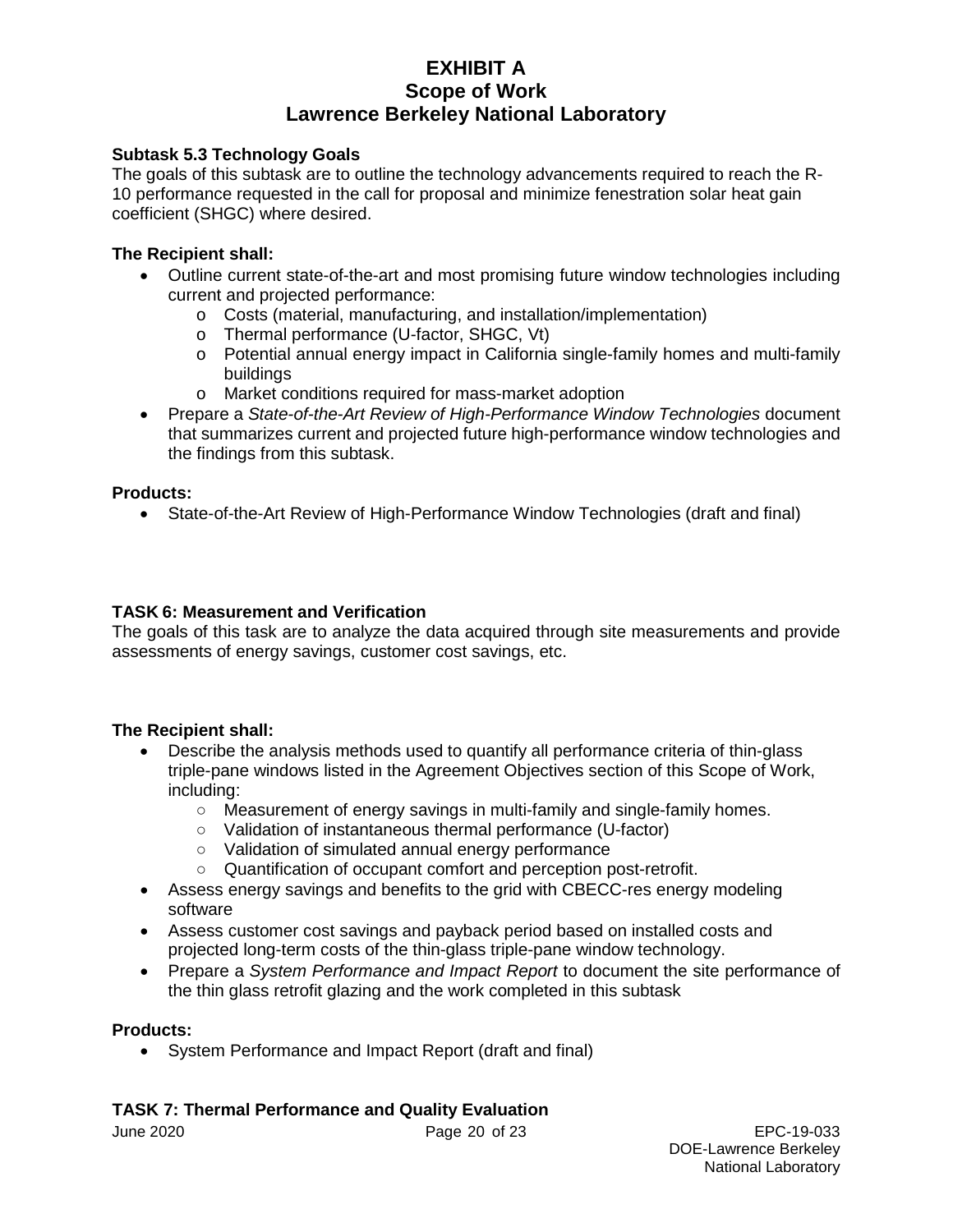The goal of this task is to identify potential operational performance issues with the thin-glass triple-pane window units selected for site demonstrations.

## **The Recipient shall:**

- Develop a detailed measurement and verification (M&V) plan for infrared thermography and air leakage, to include:
	- Description of the measurement equipment and instrumentation to be used.
	- Description of the key input parameters and output metrics to be measured.
	- Identification of required data acquisition criteria, such as sampling frequency for various parameters.
	- Identification of standard operating conditions used as a baseline for the M&V plan.
	- Outline of the series of operations to create accelerated aging/use.
- Perform M&V plan on at least one window of each product type used in field demonstrations
- Prepare a *Quality Evaluation Report* that documents the equipment and measurement procedures used, the results, and recommendations.

## **Products:**

• Quality Evaluation Report (draft and final)

## **TASK 8 EVALUATION OF PROJECT BENEFITS**

The goal of this task is to report the benefits resulting from this project.

- Complete three Project Benefits Questionnaires that correspond to three main intervals in the Agreement: (1) *Kick-off Meeting Benefits Questionnaire*; (2) *Mid-term Benefits Questionnaire*; and (3) *Final Meeting Benefits Questionnaire*.
- Provide all key assumptions used to estimate projected benefits, including targeted market sector (e.g., population and geographic location), projected market penetration, baseline and projected energy use and cost, operating conditions, and emission reduction calculations. Examples of information that may be requested in the questionnaires include:
	- o For Product Development Projects and Project Demonstrations:
		- Published documents, including date, title, and periodical name.
		- Estimated or actual energy and cost savings and estimated statewide energy savings once market potential has been realized. Identify all assumptions used in the estimates.
		- Greenhouse gas and criteria emissions reductions.
		- Other non-energy benefits such as reliability, public safety, lower operational cost, environmental improvement, indoor environmental quality, and societal benefits.
		- Data on potential job creation, market potential, economic development, and increased state revenue as a result of the project.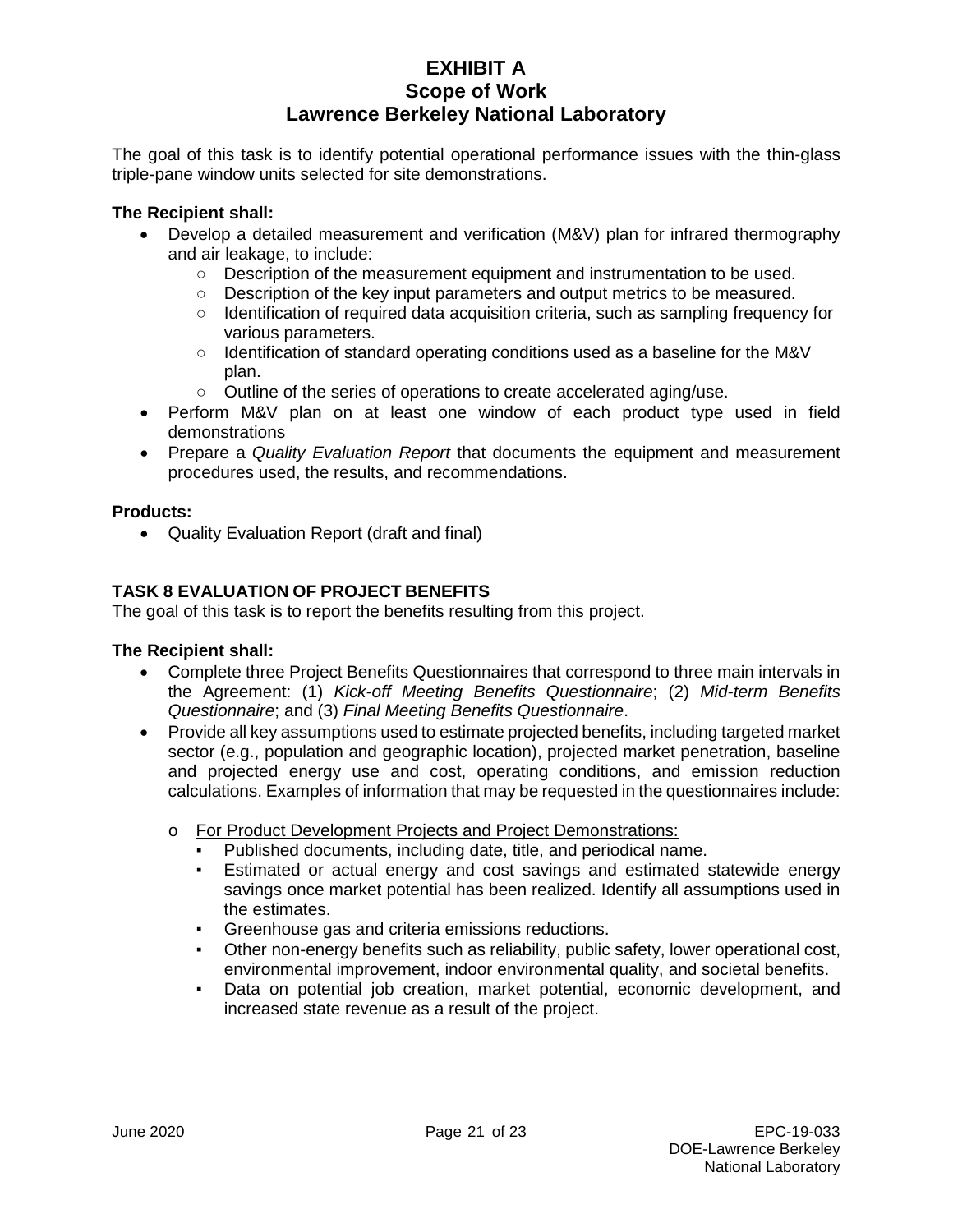- A discussion of project product downloads from websites, and publications in technical journals.
- A comparison of project expectations and performance. Discuss whether the goals and objectives of the Agreement have been met and what improvements are needed, if any.
- Additional Information for Product Development Projects:
	- Outcome of product development efforts, such copyrights and license agreements.
	- Units sold or projected to be sold in California and outside of California.
	- Total annual sales or projected annual sales (in dollars) of products developed under the Agreement.
	- Investment dollars/follow-on private funding as a result of Energy Commission funding.
	- Patent numbers and applications, along with dates and brief descriptions.
- **Additional Information for Product Demonstrations:** 
	- Outcome of demonstrations and status of technology.
	- Number of similar installations.
	- Jobs created/retained as a result of the Agreement.
- o For Information/Tools and Other Research Studies:
	- Outcome of project.
	- Published documents, including date, title, and periodical name.
	- A discussion of policy development. State if the project has been cited in government policy publications or technical journals or has been used to inform regulatory bodies.
	- The number of website downloads.
	- An estimate of how the project information has affected energy use and cost or have resulted in other non-energy benefits.
	- An estimate of energy and non-energy benefits.
	- Data on potential job creation, market potential, economic development, and increased state revenue as a result of project.
	- A discussion of project product downloads from websites, and publications in technical journals.
	- A comparison of project expectations and performance. Discuss whether the goals and objectives of the Agreement have been met and what improvements are needed, if any.
- Respond to CAM questions regarding responses to the questionnaires.

The Energy Commission may send the Recipient similar questionnaires after the Agreement term ends. Responses to these questionnaires will be voluntary.

#### **Products:**

- Kick-off Meeting Benefits Questionnaire
- Mid-term Benefits Questionnaire
- Final Meeting Benefits Questionnaire

## **TASK 9 TECHNOLOGY/KNOWLEDGE TRANSFER ACTIVITIES**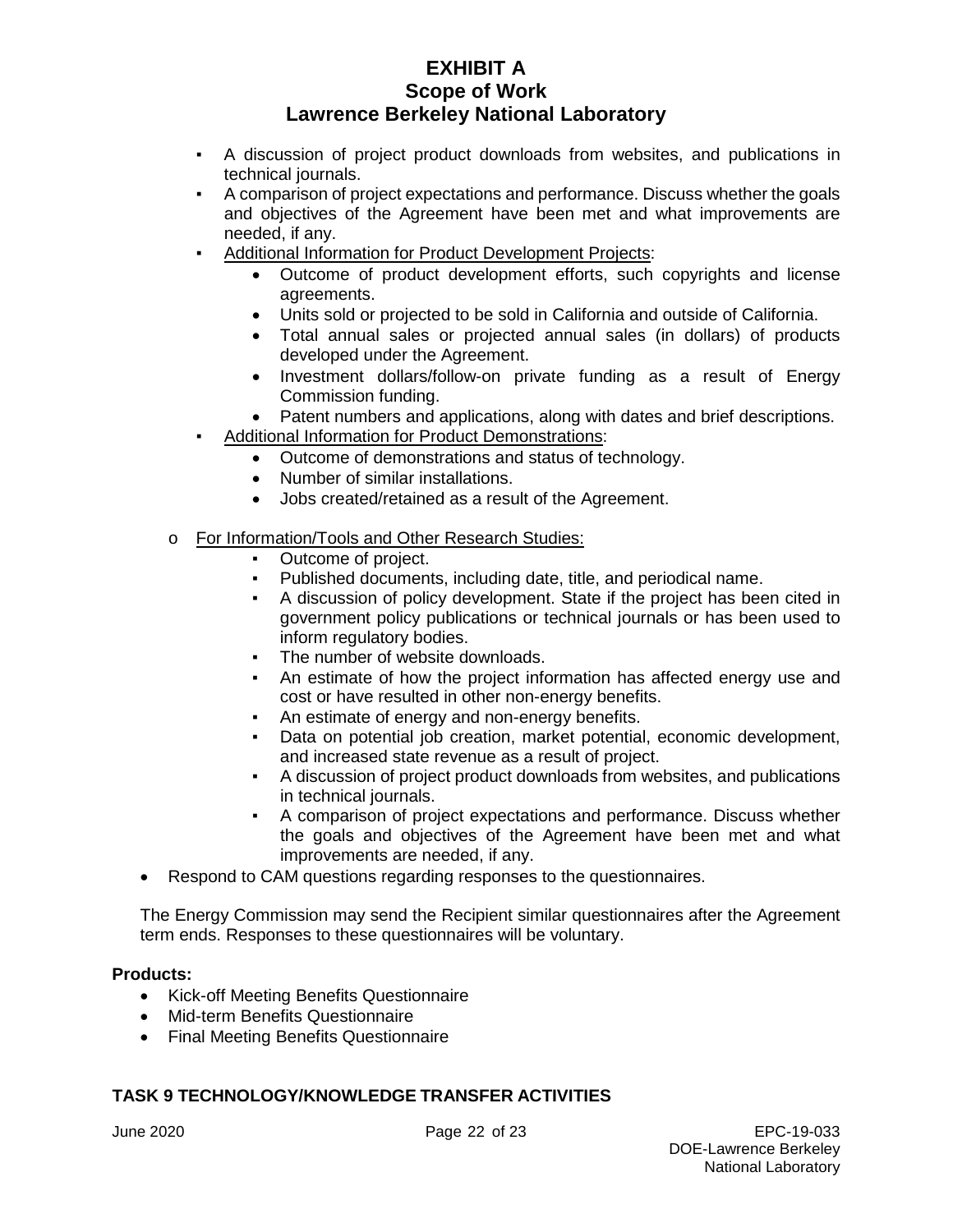The goal of this task is to develop a plan to make the knowledge gained, experimental results, and lessons learned available to the public and key decision makers.

## **The Recipient shall:**

- Prepare an *Initial Fact Sheet* at start of the project that describes the project. Use the format provided by the CAM.
- Prepare a *Final Project Fact Sheet* at the project's conclusion that discusses results. Use the format provided by the CAM.
- Prepare a *Technology/Knowledge Transfer Plan* that includes:
	- $\circ$  An explanation of how the knowledge gained from the project will be made available to the public, including the targeted market sector and potential outreach to end users, utilities, regulatory agencies, and others.
	- o A description of the intended use(s) for and users of the project results.
	- o Published documents, including date, title, and periodical name.
	- o Copies of documents, fact sheets, journal articles, press releases, and other documents prepared for public dissemination. These documents must include the Legal Notice required in the terms and conditions. Indicate where and when the documents were disseminated.
	- o A discussion of policy development. State if project has been or will be cited in government policy publications or used to inform regulatory bodies.
	- o The number of website downloads or public requests for project results.
	- o Additional areas as determined by the CAM.
- Conduct technology transfer activities in accordance with the Technology/Knowledge Transfer Plan. These activities will be reported in the Progress Reports.
- When directed by the CAM, develop *Presentation Materials* for an Energy Commissionsponsored conference/workshop(s) on the project.
- When directed by the CAM, participate in annual EPIC symposium(s) sponsored by the California Energy Commission.
- Provide at least (6) six *High Quality Digital Photographs* (minimum resolution of 1300x500 pixels in landscape ratio) of pre and post technology installation at the project sites or related project photographs.
- Prepare a *Technology/Knowledge Transfer Report* on technology transfer activities conducted during the project.

## **Products:**

- Initial Fact Sheet (draft and final)
- Final Project Fact Sheet (draft and final)
- Presentation Materials (draft and final)
- High Quality Digital Photographs
- Technology/Knowledge Transfer Plan (draft and final)
- Technology/Knowledge Transfer Report (draft and final)

## **V. PROJECT SCHEDULE**

Please see the attached Excel spreadsheet.